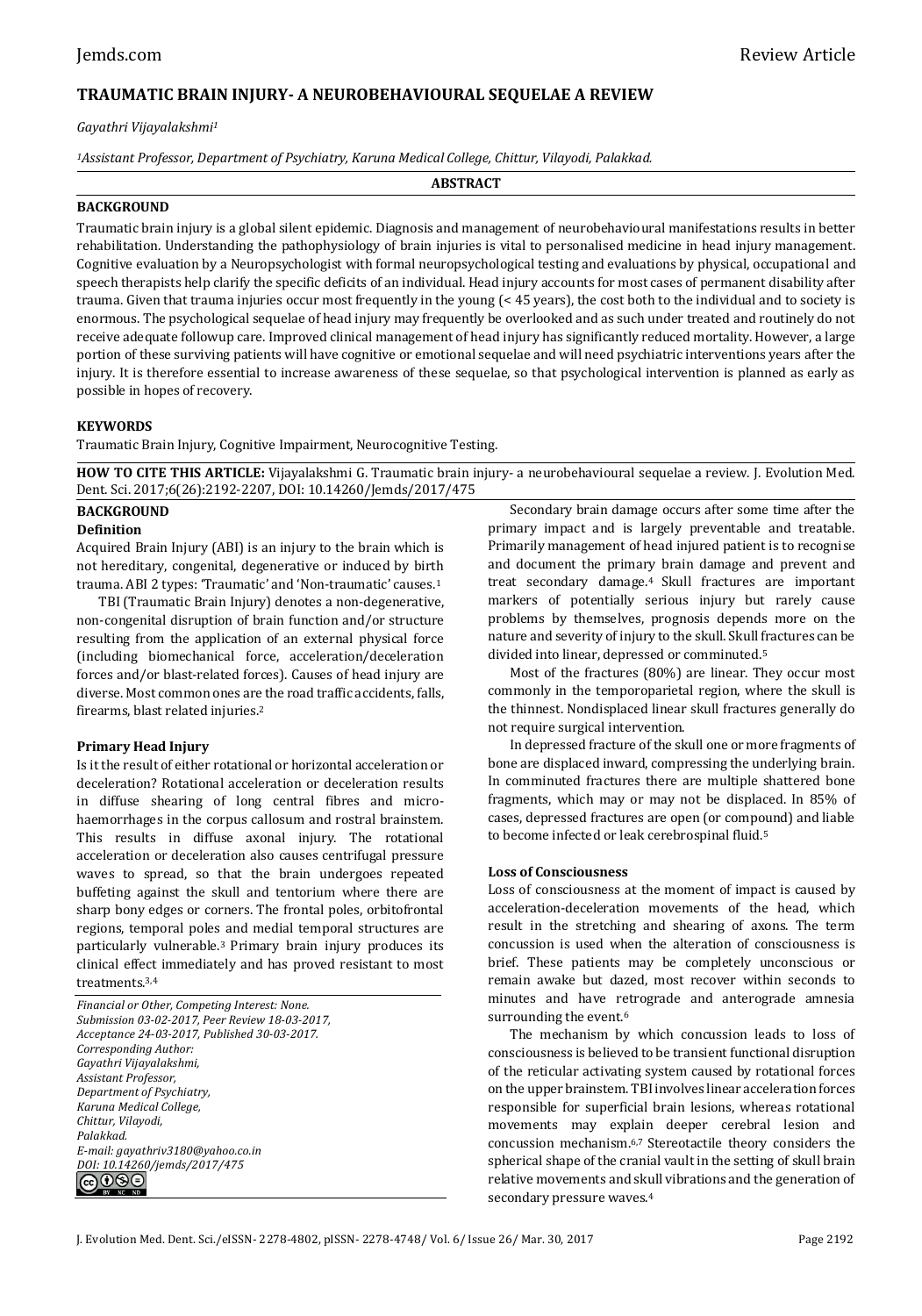Diffuse axonal injury is considered the single most important cause of persistent disability after traumatic brain damage. Axonal shearing injury tends to be most severe in specific brain regions that are anatomically predisposed to maximal stress from rotational forces. During the time of injury microscopic damage occurs diffusely, as manifested by axonal retraction balls throughout the white matter of the cerebral hemispheres. Macroscopic tissue tears tend to occur in midline structures, which includes dorsolateral midbrain and pons.<sup>8</sup>

## **Secondary Damage**

Secondary injuries are mainly due to lack of oxygen in the high oxygen demanding brain. Secondary problems may occur due to. $9$ 

**1. Increased Intracranial Pressure-** Swelling of the brain causes distortion because the brain is held in the skull which is a rigid, unyielding structure. The resultant increased intracranial pressure can lead the herniation of parts of the brain.<sup>10</sup> The most common herniations include cingulate herniation, herniation of the brain stem and uncus herniation.

When blood accumulates in the ventricular system, expanding the size of ventricles and causing increased pressure on the brain tissue being compressed between the skull and fluid filled ventricles resulting in acute hydrocephalus. The increased pressure can then result in changes in PcO2 (partial pressure of carbon dioxide). Increased intracranial pressure has been correlated with poorer outcome and higher mortality rates.<sup>11</sup>

- **2. Cerebral Hypoxia-** hypoxia can occur from the lack of oxygen in the blood or lack of blood to the brain secondary to airway obstruction or chest injuries.<sup>12</sup>
- **3. Intracranial Haemorrhage-** causing hypoxia to the tissues fed by the haemorrhaging blood vessels as well as adding pressure and distortion to the brain tissue. Cell death occurs within minutes after injury from ischaemia, toxic effects of blood on neural tissues.<sup>13</sup>

# **4. Electrolyte Imbalance**

The nature of progressive injury has three components-1. Cytotoxic oedema, membrane damage and mitochondrial failure causing inhibition of protein synthesis causing destruction of cells; 2. Microcirculatory disturbance leading to vasogenic oedema, loss of autoregulation and vasospasm14; 3. Ischaemia, which develops in the injured brain around areas of haematoma, oedema, contusion and with local compression around mass lesions. This leads to focal ischaemia, high Intracranial Pressure (ICP), diminished Cerebral Perfusion Pressure (CPP) and global ischaemia.15,16 Cerebral oedema is a common and frequent fatal complication of head injury, which may develop within minutes or hours of injury. Cerebral oedema has been classified into vasogenic and cytotoxic oedema. Cytotoxic oedema is associated with changes in cell metabolism and malfunction of membrane- associated pumps and ion transporters. Vasogenic oedema is characterised by increased permeability of the BBB (Blood Brain Barrier) to low and high molecular weight markers and accumulation of plasma proteins. Factors implicated in the leakage of BBB observed after brain injury include reactive oxygen species, proinflammatory cytokines, vascular endothelial growth factor and matrix metalloproteinases.14,17

## **AVP Role in Cerebral Oedema**

AVP (Arginine Vasopressin) synthesis observed after brain injury is accompanied by augmentation of the expression of AVPR1A (Arginine Vasopressin Receptor 1A) on the cerebrovascular endothelium and astrocytes.18,19 Traumatic brain injury results in a redistribution of this receptor from astrocyte cell bodies to astrocyte processes.<sup>20</sup> Animal experiments have shown efficacy of AVPR1A antagonists decreasing the permeability of the BBB and reducing the formation of oedema in an injured brain. In animal models of brain injury, the magnitude of increase of plasma concentration of AVP or copeptin, a C-terminal fragment of the AVP precursor protein correlates with severity of injury.<sup>18,21</sup>

## **Neuroinflammation in Pathophysiology of TBI**

There is rapid and substantial increase in synthesis of proinflammatory cytokines, such as tumour necrosis factor and interleukin.<sup>22</sup> These cytokines promote acute and delayed neuronal death, but can also interfere with survival signals produced by growth factors. Inflammation produces detrimental effect on neurogenesis occurring after the head injury. ROS (Reactive Oxygen Species), proinflammatory cytokines exert adverse effects on BBB function including disruption of tight junctions and increase in permeability and induction of expression of cell adhesion molecules.<sup>23</sup>

## **Blood Brain Barrier**

The focal cerebral ischaemia resulting in brain injury is associated with upregulation of expression of multidrug resistance 1 (P-glycoprotein) in the cerebrovascular endothelium.<sup>24</sup> Pharmacologically inhibition of this glycoprotein has been associated with increase in neuroprotective interventions in a rodent model of cerebral ischaemia. Targeting xenobiotic efflux transporters at the blood brain barrier to restore their function after injury would be effective neuroprotective treatments.25,26

### **Choroid Plexus**

Both blood brain barrier and choroid plexus may play an important role in brain inflammatory response to injury.27,28 Animal models have shown that neutrophils accumulate in the cistern of the velum interpositum, part of third ventricle and in the subarachnoid CSF space near the injury site from where these inflammatory cells seemed to migrate to traumatised brain parenchyma.29,30,31

### **Physiologic Changes in TBI Physiological Changes**

Brain Trauma Foundation Guidelines for Management of severe traumatic brain injury and Prognosis recommend that CPP be maintained over 60 mmHg in patients with severe TBI. Hypotension and hypoxia are seen in more than a third of severe TBI patients, attention to adequate resuscitation of blood pressure is a key component of early management of TBI.32,7 90% of patients who die from TBI have ischaemic pathological changes in the brain, low CPP, BBB dysfunction and low CBF can have deleterious effect on the outcome after TBI.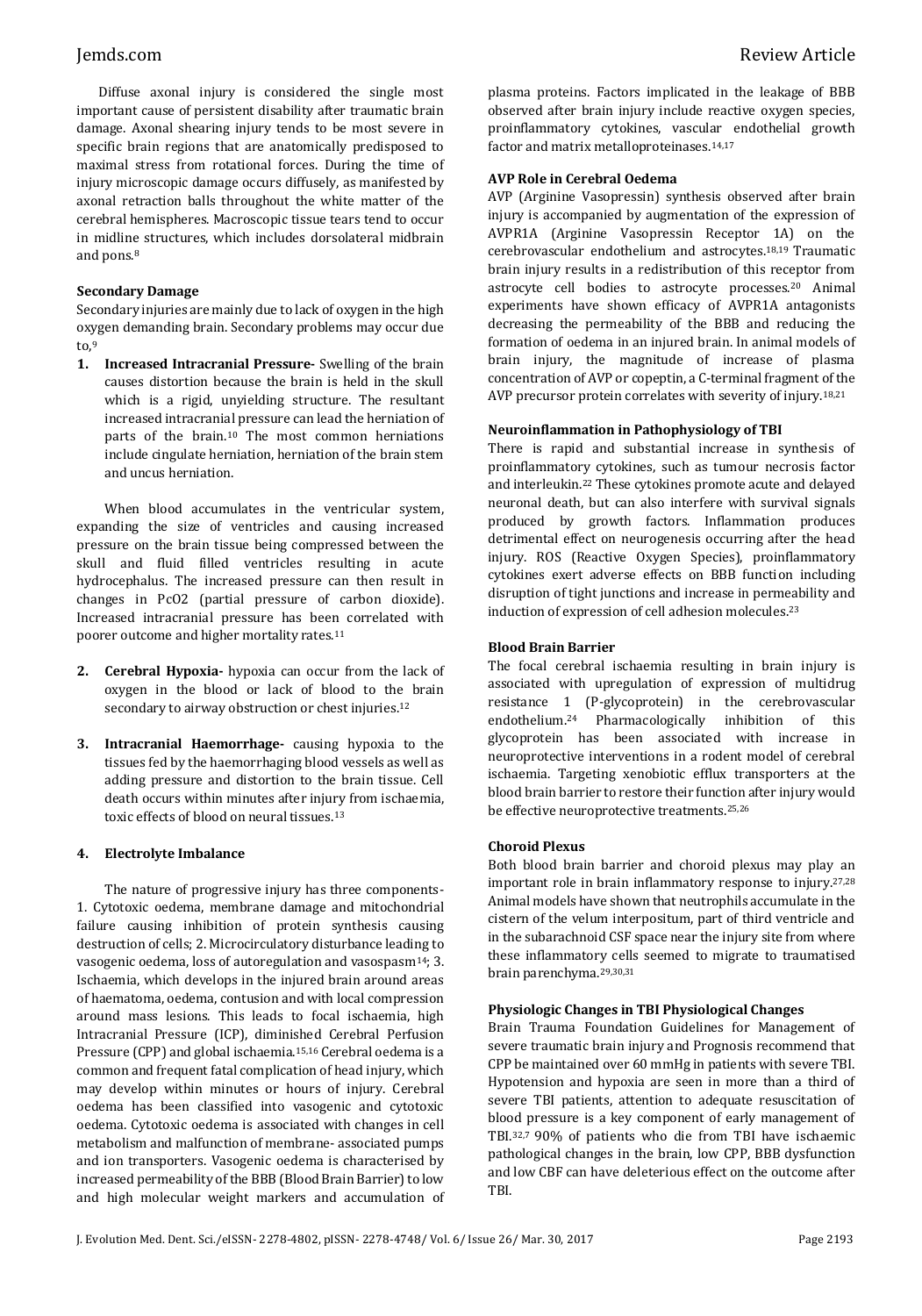# Jemds.com Review Article

## **ICP**

ICP is normally maintained in adult humans at approximately 7 to 15 mmHg. Sustained increase in ICP above 20 mmHg are potentially harmful to the brain due to lower CPP and tissue ischaemia.33,34 Cytotoxic oedema and vasogenic oedema, both are likely to elevate ICP. All brain haemorrhages have the potential to increase ICP by increasing the cerebral blood volume. Mannitol is a recommended treatment for the control of high ICP after TBI.<sup>35</sup>

## **Blast Induced TBI**

Injuries directly related to the initial blast wave are referred to as primary blast injuries. Blast waves passes through the head because of the mechanical properties of the skull. There is significant blast pressure magnification caused by the reflection of the blast wave off the skull with highest mechanical damage predicted to generate sufficient force to produce potentially damaging skull flexures.<sup>36</sup>

In addition to the direct effects of the primary blast wave on brain, a thoracic mechanism has also been proposed for brain injury. High pressure blast wave hitting the body compresses the abdomen and chest, resulting in oscillating high pressure waves that can be transmitted through the systemic circulation to the brain leading to preferential damage to cellular elements close to cerebral vessels. Blast overpressure may cause sudden hyperinflation of the lungs inducing a vasovagal response that could lead to apnoea, bradycardia and hypotension causing cerebral hypoxaemia.<sup>37</sup>

Secondary injuries occur when the blast wind that follows overpressure wave can propel objects including shrapnel causing these injuries.36,37 Blast wave may cause the individual to be knocked down or throw into solid objects, resulting I tertiary injury. A group of miscellaneous injuries including burns or effects of inhaling noxious gases or other toxic exposures are termed quaternary injuries.<sup>37</sup>

### **Paediatric Trauma**

Most common cause of injuries in the paediatric age group is fall. Motor vehicle accidents account for largest number of severe injuries in children. Birth injury and child abuse are unique forms of injury. Assessment of paediatric trauma involves airway, breathing and circulation, complete neurological examination including the spine, grading with Glasgow scale, pupil diameter, and reactivity. Prognosis of children depends on site, extent of injury, pre-injury genetic, cognitive factors. Children are more likely than adults to experience brain swelling and seizures after head injury and in general make better recoveries. Long term complication includes attention impairment, aggression, conduct disorders and internalising behaviours.34,38

### **Sports as Cause of TBI**

Football and professional boxing are important causes of repetitive brain injuries. Chronic Traumatic Encephalopathy in Athletes presents with memory impairment, personality changes, speech gait abnormalities and Parkinsonism. On examination, pathological findings being atrophy of cerebral hemisphere, thalamus, mammillary bodies, brain stem. Microscopic findings being tau reactive immune reactive neurofibrillary tangles, neuritis and astrocytic tangles. The neurofibrillary degeneration of CTE (Chronic Traumatic Encephalopathy) is distinguished from other tauopathies by

preferential involvement of the superficial cortical layers, irregular, patchy distribution in the frontal and temporal cortices.39,40

## **Biomarkers for TBI**

Evaluation of individuals with TBI, non-contrast CT scan as the recommended first line imaging and MR imaging recommended in specific settings.

Investigations include CT, MRI, PET, EEG and ICP which have their own limitations. Hence, the need for biomarkers.41,42

Functional Magnetic Resonance Imaging (fMRI), Diffusion Tensor Imaging (DTI), Positron Emission Tomography (PET) and High Definition Fibre Tracking (HDFT) are clinically useful in distinguishing between vegetative, minimally-conscious and locked-in patients. Functional imaging can be used for-

- 1. Designing novel interventions to reduce motor deficits after TBI (Traumatic Brain Injury).
- 2. Determining how clinical care can be improved to alleviate memory deficits.
- 3. Identifying how rehabilitation can minimise loss of cognitive control after brain injury.
- 4. Formulating clinical strategies to alleviate personality changes and mental health sequelae.43,44,45

S100B protein has demonstrated to correlate positively with severity of injury and negatively with outcome. S100B belongs to a large family of low molecular weight. S100 proteins with calcium binding properties. This protein is abundant in the cytoplasm of astrocytes and Schwann cells.46,47 miRNAs also represent an important class of biomarkers for neurotrauma. miRNAs are small noncoding RNAs that have been shown to possess tissue specificity and stability in plasma.34,48

### **Neurobiological Changes**

Abnormalities in glutamate, cholinergic neuronal and ascending biogenic amine pathway found. Glutamate concentrations is significantly elevated for several days after TBI. Glutamate antagonists have shown beneficial effects in experimental models of TBI.<sup>20</sup> Reduction in cholinergic transmission in hippocampal and neocortical areas are observed. Dysfunction of septohippocampal cholinergic pathway is observed in animal models, which has significant role in cognitive and behavioural deficits post TBI.<sup>49</sup>

Circulating levels of catecholamine has significant correlation of TBI severity. CSF examination reveals increased metabolites of serotonin and noradrenaline. Dysregulation of mesocortical and mesolimbic dopaminergic pathway give rise to manic and hypomanic syndromes.<sup>50</sup>

#### **Neurobehavioural Sequelae Cognitive Impairment Attention and Concentration**

 Majority of patients have impaired attention, concentration. Slowness and reduced concentration are non-specific cognitive impairments. They are eager to start something new task, but lose interest quickly and move on to other tasks. This would affect their work, their activities of daily living, difficulty sustaining concentration or dividing attention. Distractibility and diminished capacity to resist interference from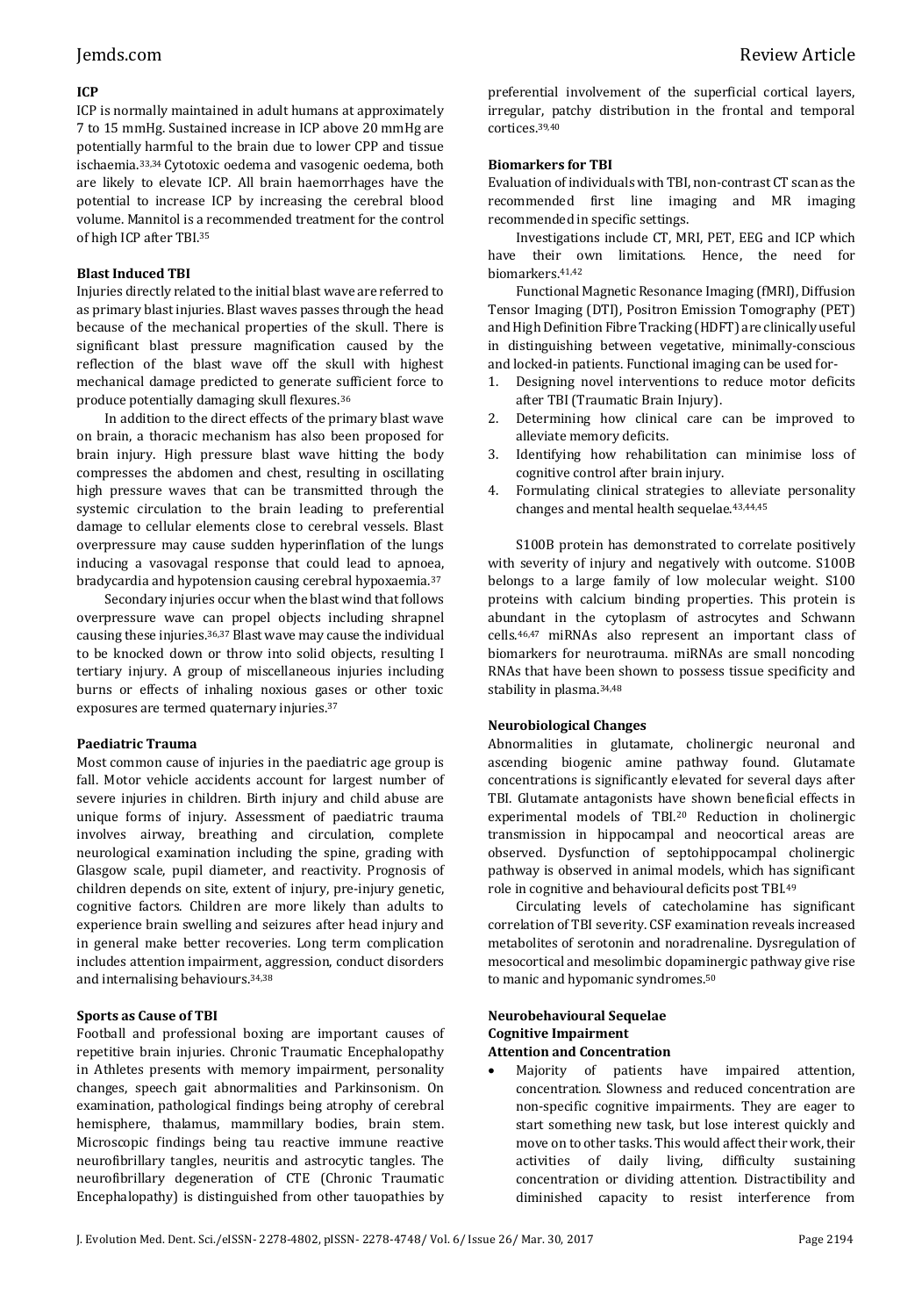competing stimuli. Inattention or neglect (Ignores stimuli typically on one side of space). Hypoarousal and persistent lethargy complicates the picture.<sup>51</sup>

### **Executive Function**

In case of severe injury, they are likely to be stimulus bound responding to each and every stimulus they are exposed to in a concrete way. Some of them show perseveration with previous responses inappropriately interfering with the conversation.<sup>51</sup> Executive function impairment is associated with mild, moderate and severe injuries. This would include higher order of cognitive abilities subserved by regions of frontal cortex and their circuitry. Impairment in executive function would affect individual's ability to return to job, academics and basic, instrumental activities of daily living.51,52

#### **Cognitive Executive Functions**<sup>53</sup>

- 1. Memory acquisition and retrieval.
- 2. Top down control of attention.
- 3. Planning.
- 4. Judgement.
- 5. Insight.
- 6. Cognitive aspects of decision making.

#### **Behavioural Executive Functions<sup>53</sup>**

- 1. Emotional aspects of decision making.
- 2. Motivation.
- 3. Impulsivity.

Executive functions are affected even in absence of focal lesion. Along with frontal lobes, anterior cingulate cortex, basal ganglia, dorsomedial thalamic nucleus, cerebellum and ventral mesencephalon. Intentionality, formulation of goals, plans of action subordinate to the goals, identification of goal appropriate cognitive routines and sequential access to these routines are often affected in executive function impairment.<sup>53</sup>

### **Memory Impairment**

Memory impairment is seen in post TBI patients, is quite different from those seen in Alzheimer's dementia. Post TBI patients have difficulty organising new information and hence more likely to attribute information to the wrong source or even conflate different pieces of information.<sup>54</sup>

#### **Post-Traumatic Amnesia**

Amnesic gap from the moment of injury to the time of resumption of normal continuous memory. Classification of severity of TBI (traumatic brain injury). Mild TBI [PTA < 24 hrs.], Moderate TBI [> 24 hrs. to 14 days], Severe TBI [14 days] to 8 weeks], Very Severe [> 8 weeks].55,56

#### **Retrograde Amnesia**

Hypoactivation of area of right frontal lobe [18 F-FDG (Fluorodeoxyglucose) metabolism] involved in episodic memory retrieval has been described with prolonged Retrograde Amnesia.54,55

Prognosis for the given duration of PTA (Post-traumatic Amnesia)

- < 1 hour: usually return to work in 1 month.
- < 1 day: usually return to work in 2 months.
- < 1 week: usually return to work in 4 months.
- > 1 week: invalidism over the greater part of the year.
- > 2 weeks: residual cognitive problems.
- > 1 month: reduced work capacity.
- > 3 months: residential placement is often needed. 57

### **Reduced Initiative and Problems of Motivation**

Abulia or lack of motivation effects daily functioning and rehabilitation. Injuries to the orbitofrontal and medial frontal cortical are implicated. 58

### **Impaired Visuospatial Skills**

Visual agnosia is often missed during examination. Impairment in visuospatial function can lead to spatial disorientation.59,60,61

#### **Impaired Processing**

Post TBI an individual's ability to process information resulting in difficulties with day-to-day activities, e.g. reading, understanding conversations, following directions, slow in activities of daily living.<sup>62</sup>

#### **Language [Aphasia]**

Studies have found continuum from severely impaired [aphasia] to least impaired group [subclinical aphasia]; 60 -75% of adults with language disorders report of difficulty of being understood by people outside the family group. Post head injury individuals report of impairment in the prosodic, resonatory, articulatory, respiratory, phonatory aspects of speech. Non-verbal communication is also severely impaired.63,64,65 Speech testing reveals diminished verbal fluency/(dysarthria), difficulty with comprehension of language, impairment of cognitive-linguistic skills (e.g. reading, spelling). Left prefrontal lesions present with disorganised and impoverished language. Right prefrontal lesions present with tangential and socially inappropriate language. Dysarthria also seen, not related to aphasia and persists long past language recovery.<sup>64</sup> Dysprosody, in which the normal rhythms and intonations of speech are lost [right hemisphere damage]. This interferes with social communication, because the voice sounds flat and fails to convey emotion.

### **Impaired Insight and Empathy**

Post TBI individuals have good understanding of their physical impairments, but limited/no understanding of cognitive, behavioural impairment which effects rehabilitation and causes conflicts with family members. Empathy defined as ability to understand and share feelings of others. Loss of emotional empathy resulting in individuals being insensitive and self-centred.62,64,66

# **Factors that Influence Management and Recovery after a Traumatic Head Injury<sup>67</sup>**

# **Preinjury Characteristics**

- **1. Cognitive Factors** 1. Intelligence.
	-
	- 2. Memory.
	- 3. Education level.

#### **2. Behavioural Factors**

- 1. Personality.
- 2. Psychological status.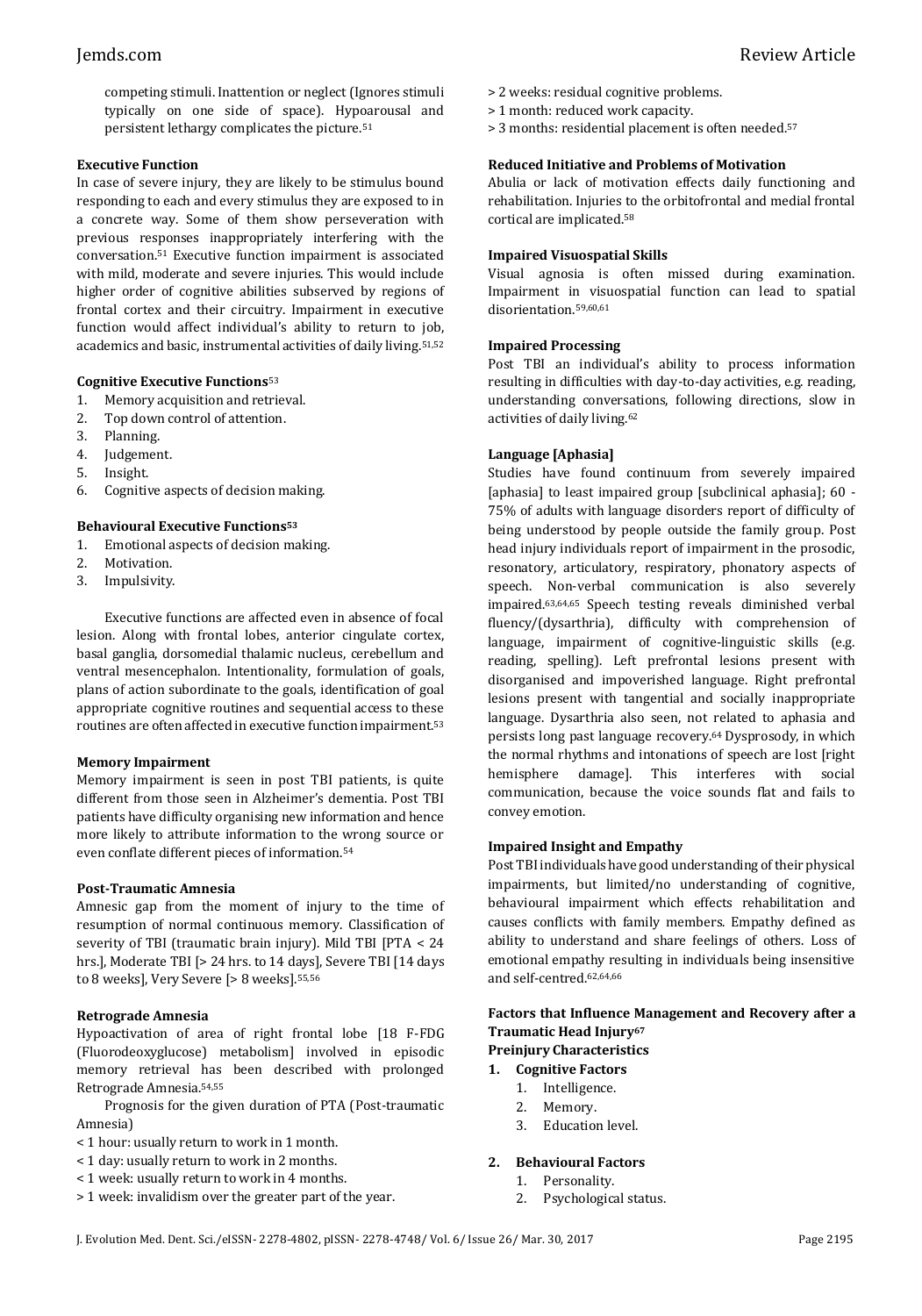# **3. Social Factors**

- 1. Vocational skills.
- 2. Avocational skills.
- 3. Interpersonal skills.
- 4. Family/friends support systems.

# **4. Physical Factors**

- 1. Age.
- 2. General health and physical fitness.
- 3. Existing physical deficits.
- 4. Morphology.
- 5. Level of motor skill development and capacity for motor learning.

# **Post-Injury Characteristics**

# **1. Static Factors**

- **A. Trauma Factors**
	- 1. Location and extent of injury.
	- 2. Cause and type of injury.
	- 3. Immediacy of injury.

# **B. Cognitive Factors**

- 1. Ultimate duration of retrograde amnesia.
- 2. Ultimate duration of post-traumatic amnesia.

# **C. Physical Factors**

Extracranial injuries.

# **2. Dynamic Factors**

- **A. Trauma Factors**
	- 1. Depth and duration of coma.
	- 2. Secondary brain damage.
	- 3. Brain stem reflexes.
	- 4. Special investigations [Radiological and Laboratory].

# **B. Cognitive Factors**

- 1. Rate of recovery of intellectual and memory functions.
- 2. Quality of recovery of intellectual and memory function.
- 3. Communication disorders.

# **C. Behavioural Factors**

- 1. Primary personality changes.
- 2. Secondary personality changes.
- 3. Psychological status.

# **D. Social Factors**

- 1. Opportunity to re-enter occupation/school.
- 2. Avocational reintegration abilities.
- 3. Reaction to family/friends.
- 4. Family adjustment and support capabilities.

# **E. Physical Factors**

- 1. Pattern and quality of sensorimotor recovery.
- 2. Rate of recovery of sensorimotor function.
- 3. Range of motion and muscle flexibility.
- 4. Cranial nerve deficits.
- 5. Concomitant disabilities.

# **F. Environmental Factors**

- 1. Staff/Facilities/Equipment available.
- 2. Attitude of health care providers.
- 3. Expertise of health care providers.
- 4. Treatment settings.

# **Personality Change**

Alteration in the patient's habitual attitudes and patterns of behaviour, because of injury to neural tissue or individual reaction to impairments, premorbid personality, mental constitution.68,69

Pseudo depressed, which presents with apathy and indifference seen in convexity lesion and also injury to basal ganglia and thalamus.

Pseudopsychopathic personality with changes in the direction of puerility and euphoria associated with orbitofrontal lesions. Some persons may present with irritability and impulsive antisocial behaviour.<sup>70</sup>

Medial frontal syndrome characterised by akinesis, poor verbal output and incontinence.<sup>71</sup> With most clinical presentations, a mixture of these syndromes is most commonly seen.

# **Lezak suggested 5 Categories of Personality Change**

- 1. Impaired capacity for social perceptiveness.
- 2. Impaired capacity for control and self-regulation.
- 3. Stimulus-bound behaviour producing difficulties in initiation and planning behaviour.
- 4. Emotional alterations.
- 5. Inability to profit from experience. 72

Sometimes, the alterations are detectable by close family members only. Some patients are aware of the changes, though quite often they are completely oblivious to it.<sup>73</sup>

Koponen et al studies of 60 patients with head injury (half of whom had severe or very severe injuries) followed up to 30 yrs. after injury, 23% were found to have a personality disorder. Most frequent were avoidant (15%), paranoid (8%) and schizoid (6.7%).<sup>74</sup>

# **Organic Aggression<sup>75</sup>**

Characteristics of Organic aggression: Reactive- triggered by modest or trivial stimuli.

Non-reflective- usually does not involve premeditation or planning.

Non-purposeful- aggression serves no obvious long-term aims or goals. 76,77

# **Explosive**

Periodic- long periods of relative calm.

Ego dystonic- afterwards patients show remorse and are upset.

- TBI- especially with frontal lobe damage reduces degree of inhibition. This accounts for physical and verbal aggression and sexually inappropriate behaviour.<sup>75</sup> Aggressive behaviour significantly associated with presence of major depression, frontal lobe lesions, poor premorbid social functioning and history of alcohol and substance abuse.
- Suggest that interventions aimed at treatment of depression and substance abuse and enhancing social support may help reduce severity of disruptive behaviour.

# **Pathological Laughter and Crying/Pseudobulbar Affect**

Bilateral brain stem or internal capsule lesions may produce syndrome of pseudobulbar palsy. Pseudobulbar affect occurs in about 5 - 11% of individuals with TBI. Lesions of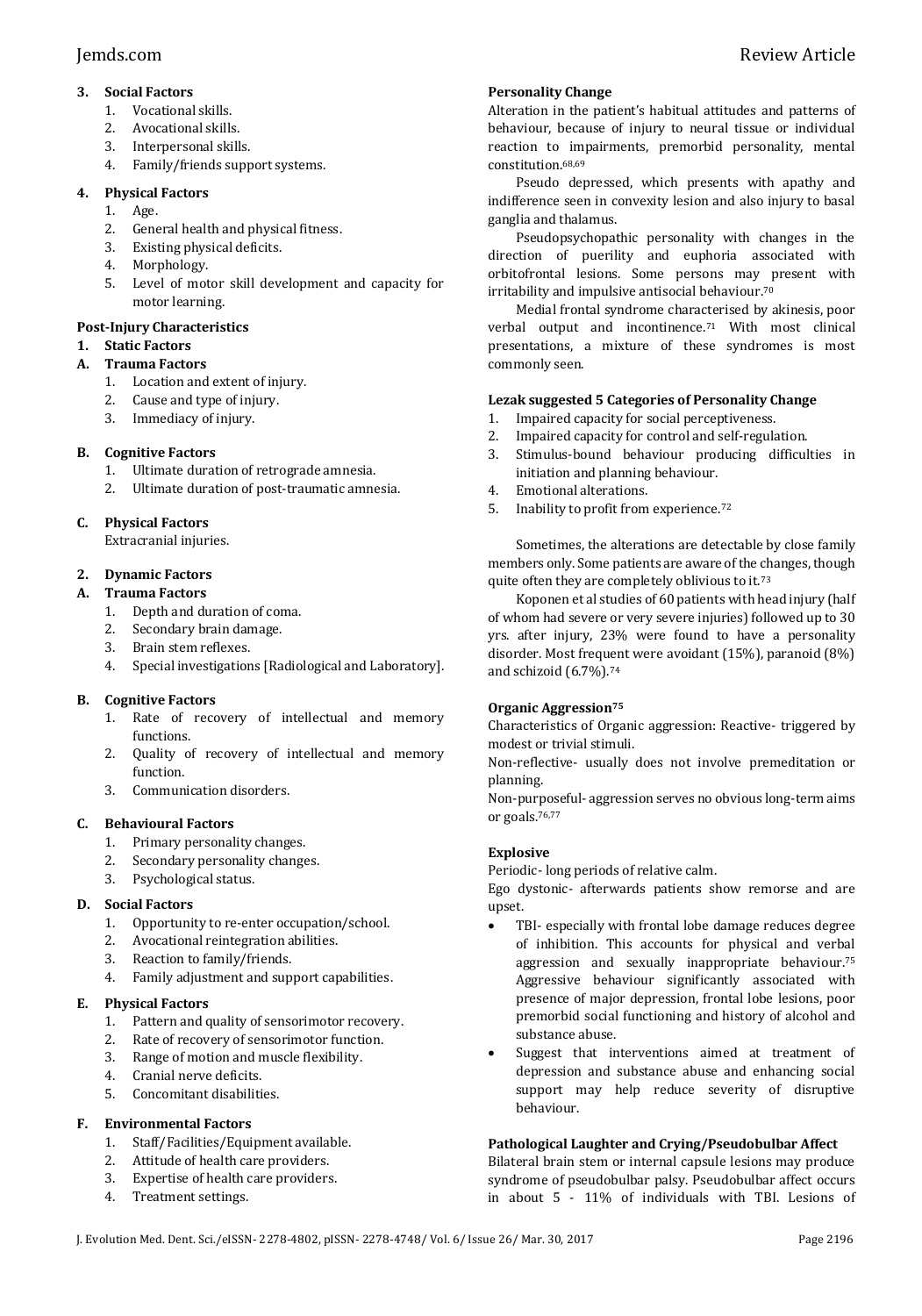corticolimbic-subcorticothalamic-pontocerebellar network is involved. Serotonin and dopamine decreases have been reported as well as glutamate excess and sigma type receptor abnormalities. Single photo emission computed tomography have shown significantly lower binding ratios of the presynaptic serotonin transporter in the midbrain of these individuals. Management would involve administering selective serotonin reuptake inhibitors.<sup>78,79</sup>

Headache attributed to trauma or injury to the head and/or neck [HIS- International Headache Society, classification ICHD-3].

- **A. Acute Headache attributed to Traumatic Injury to the Head**
	- 1. Acute headache attributed to moderate or severe traumatic injury to the head.
	- 2. Acute headache attributed to mild traumatic injury to the head.

### **B. Persistent Headache attributed to Traumatic Injury to the Head**

- 1. Persistent headache attributed to moderate or severe traumatic injury to the head.
- 2. Persistent headache attributed to mild traumatic injury to the head. 77

Disabling chronic post-traumatic is often a complaint among those with mild head injury and often resistant to therapeutic effort for months and several years after head injury.

Research has shown that 57% continued to suffer headache and dizziness for at least 2 - 3 months, but the vast majority were asymptomatic at 1 year.<sup>80</sup> Neurological examination along with CT (Computed Tomography), MRI (Magnetic Resonance Imaging) has to be carried out in case of persistent headache. In majority of cases the aetiology is unknown, but in minority of cases whiplash injuries is the root cause.<sup>81</sup>

Post-traumatic headache is often classified as tension type headache (75%), migraine without aura (25%) and remaining unclassified. Pathophysiology is often damage to intra- and pericranial tissue that causes chronic sensitisation of these tissues. Another factor would be damage to brain structures involved in pain processing.<sup>77</sup>

### **Neuropsychiatric Sequelae of Head Injury<sup>82</sup> Post-Traumatic Delirium**

- Post-concussion syndrome- 50% after 2 3 months, 12% after 1 year.
- Depression and anxiety are common- 20%.
- Secondary mania- 9%.
- Schizophreniform disorder- 2.5%.
- Paranoid psychosis- 2%.
- Psychotic depression- 1%.

Somatic (sleep disturbance, vertigo, headache, dizziness, visual disturbance, sensitivity to light and sound, hearing loss, seizures).

### **Post-Concussion Syndrome/PCS**

Presents with fatigue, dizziness, headache and difficulty in concentration. Pathophysiology of post-concussion syndrome axonal shearing lesions and biochemical alterations. The intensification of headache and other symptoms by mental and physical effort and relief by rest. Dizziness is not true vertigo, but a giddiness or light headedness.<sup>83</sup> All types of head injury are complicated by PCS. PCS may persist for months or even years and resists all types of treatment.<sup>84</sup> Functional imaging shows reduced activation in the attention-related areas (anterior cingulate) along with reduced activation in temporal, default mode network and working memory areas (left prefrontal) as cognitive load was increased from the easiest to the most difficult task in individuals with post-concussion syndrome.<sup>85</sup>

#### **Post-Traumatic Delirium**

Associated with 10 - 65% mortality. This can lead to selfinjurious behaviour, decreased self-management, care giver management problems. Screening for confusion, disorientation required during the acute phase.

Hypoactive delirium is found in 60% of the cases, followed by mixed type in 6% of the cases. Hyperactive is the least common in 2% of the cases.<sup>86</sup>

# **Mood Disorders**

#### **Major Depression**

Clinically diagnosed depression of the order 20 - 30% over the first year. Major depression is seen shortly after head injury I often related to the location of lesion, whereas later onset depression occurs following psychosocial factors.87,88

Kreutzer (2001) found most frequent symptoms of depression were fatigue (46%), frustration (41%) and poor concentration (38%). Depressive cognitions can be a significant factor to discriminate from post-concussion syndrome.<sup>89</sup> Depressed mood has been found to worsen cognitive impairment and in those who were depressed subjective memory complaints were very common. Major depression is more common in those with emotional lability or pathological laughter and crying.<sup>90</sup> SSRI (Selective Serotonin Reuptake Inhibitors) has been found effective in treating associated mood symptoms in this population. Treatment of depression following TBI may significantly improve functioning in different domains of QOL (Quality of Life) including physical, psychological, social and environmental domains.91,92

### **Suicide<sup>93</sup>**

Studies have shown that after head injury suicides have increased by 1% over 15 years.<sup>94</sup> Silver 2001 reported rates of 8.1% among people who had sustained head injury compared to the general population. Research found that overdose accounted for 62% of suicide attempts followed by cutting and other means.<sup>95</sup> Risk factors were depression, depressive cognitions, conflict, relationship breakdown, social isolation, financial and work difficulties. In 5% - 40% of the cases depressive psychosis or substance abuse is significant factor. Suicide does not follow the model of feelings/thoughts, plan and act. Prevention option include supervised medication, reducing lethality of suicide, treatment of depression, substance use and support for at least 1-2 yrs. after head injury.<sup>95</sup>

### **Anxiety Disorders**

After childhood head injury prevalence of anxiety disorders are more common. After 1 year, the rate of generalised anxiety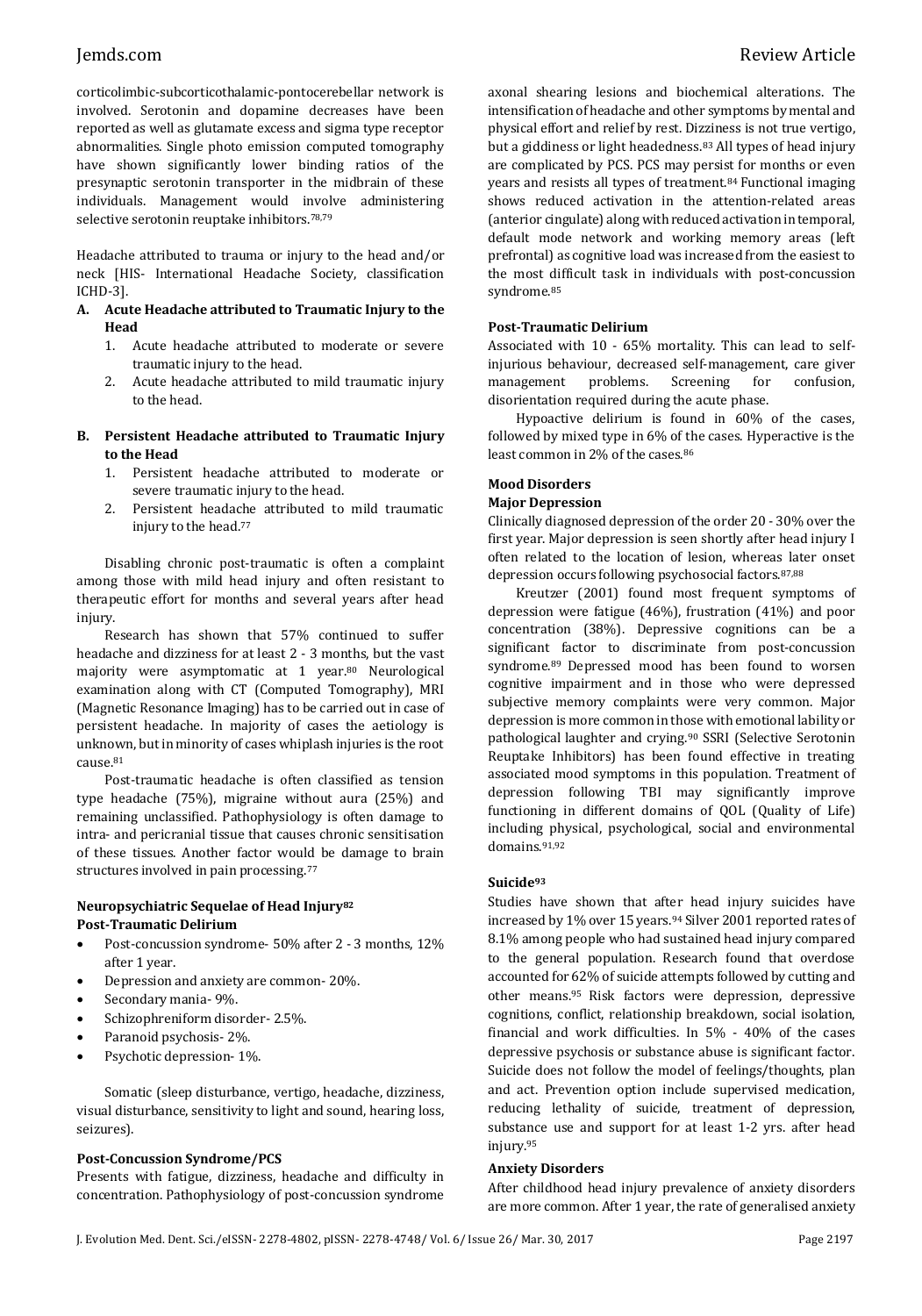disorder is 10 - 15%. Deb studies found a rate of 1% of GAD (Generalised Anxiety Disorder) and 9% with panic disorder.<sup>96</sup>

Travel phobia is one of the commonest phobic disorders after head injury. Nervousness and travel avoidance are commonly seen. PTSD (Post-Traumatic Stress disorder) is associated with anxiety and depression. There is often an overlap of symptoms seen with PTSD with symptoms seen in post-concussion syndrome.<sup>97</sup> Early emotional reactions are post injury predicted PTSD, hence early post injury psychological treatments have been useful as primary prevention. There is overlap of symptoms in acute stress and post-traumatic stress disorder. Fear conditioning models have shown that the fear elicited during a traumatic event results in conditioning, in which subsequent reminders of the trauma elicit anxiety in response to trauma reminders (conditioned stimuli).98,99 This model proposes that extreme sympathetic arousal at the time of a traumatic event may result in the release of stress neurochemicals (including norepinephrine and epinephrine), mediating an over consolidation of trauma memories. This proposal is consistent with animal studies that indicate that epinephrine administration after an aversive experience enhances fear conditioning. PTSD treatment after TBI is that the treatment of choice for PTSD involves trauma focused exposure therapy.<sup>100</sup> This treatment is based on extinction learning, which occurs when a conditioned stimulus is repeatedly presented in the absence of an aversive outcome, thereby facilitating new learning that the stimulus is no longer signalling threat.101,102

#### **Psychoses**

During the initial stages, delusion involving misidentification of place, person is common. Reduplicative paramnesia is pathognomonic of brain injury. Some patients have double orientation, which is having two incompatible attitudes towards orientation.76,103 Achte and Colleagues study of 3552 Finnish men who suffered brain injuries during the Second World War followed for 26 years found 8.9% of the cohort had onset of psychosis after head injury.<sup>104</sup>

Psychotic syndromes is more frequent in individuals who have had a TBI compared to the general population. Psychotic syndromes following a TBI can present in the period of posttraumatic amnesia, in association with post-traumatic epilepsy in association with TBI-related mood disorders and as a chronic schizophrenia-like syndrome. Individuals with schizophrenia (a chronic psychotic disorder) have a higher frequency of prior TBI(than individuals with other psychiatric disorders. Brain regions include the dorsolateral prefrontal cortex, temporal lobe structures, basal ganglia, thalamus and cingulate gyrus damage.

## **Risk Factors for Development of Deficits Seen in Individuals Post TBI**

## **Age**

Both young children and older adults are at greater risk of experiencing cognitive deficits than older children and younger adults.105,106

## **Multiple TBIs**

Individuals with past history of concussions are more likely to exhibit concussion related symptoms and neuropsychological deficits in the long term.

Premorbid personality and underlying psychopathology is important in planning prognosis. Especially, premorbid personality is predictive of the ability to adjust and cope with the changes associated with TBI.<sup>107</sup>

#### **Substance Abuse**

Cognitive deficits seen in alcohol abuse and opiate abuse can disrupt executive functioning, working memory, problems with learning and perceptual-motor dysfunction.<sup>108</sup>

### **Pain**

TBI is mostly associated with back pain, neck pain, headache which is associated with deficits in neuropsychological performance within higher mental functions of working memory, attention and psychomotor speed.<sup>109</sup>

#### **Litigation Status**

Litigation is prominent and consistent, that presents as residual deficits or symptoms that continue to get reported over time. Persons seeking financial compensation are 4 times more likely to give poor effort on neuropsychological testing.<sup>109</sup>

#### **Test Invalidity**

Individuals not motivated to perform and thus not trying hard. Individuals attempting to exaggerate impairment by answering incorrectly. Effort is a clear mediator of neuropsychological performance.<sup>110</sup>

#### **Imaging**

Evaluation of individuals with TBI, non-contrast CT scan as the recommended first line imaging and MR imaging recommended in specific settings.

In cases of identifying further injury when conventional imaging is normal, advanced neuroimaging techniques, MR imaging DTI (Diffusion Tensor Imaging), blood oxygen leveldependent of MR imaging, MRS, perfusion imaging [PET, SPECT] and magnetoencephalography.

### **Neuropsychological Assessment**

The evaluation in TBI patient requires comprehensive approach to assess both acute and chronic deficits to predict prognosis in terms of functional status 6 months after injury, ability to return to work and employment outcomes.

#### **Assessment of PTA**

GOAT [Galveston Orientation and Amnesia Test] gives standardised and quantitative method for assessing length of PTA (Post-Traumatic Amnesia) and also determines when the patient is capable of undergoing formal neuropsychological assessment.<sup>111</sup>

Formal neuropsychological assessment is determined by TBI severity reason for testing, pain, emotional factors and side effects of medications.

#### **Preinjury Abilities**

The Wide Range Achievement Test and The North American Adult Reading Test are used to estimate preinjury abilities.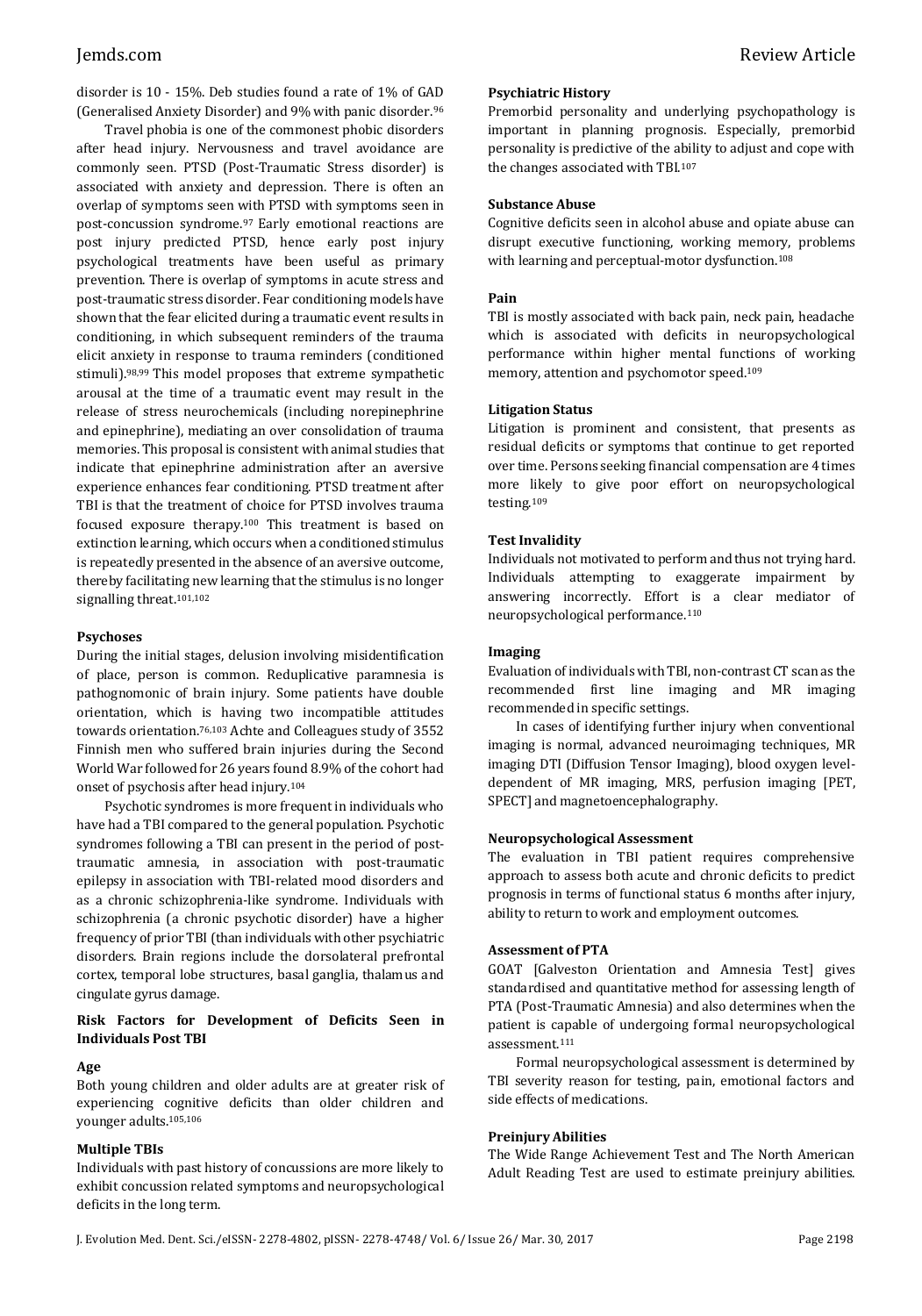Educational attainment and occupational functioning are predictors of pre-injury functioning.112,113

## **Assessment**

The clinical neuropsychologist can use fixed or flexible battery of neuropsychological testing. Fixed battery involves administering the same test instruments to every patient in a standard manner regardless of the patient's presenting illness, referral question or background.<sup>113</sup>

## **Advantages of Fixed Battery**

- 1. Uses a standardised format.
- 2. Comprehensive assessment of multiple cognitive domains.

# **Disadvantages of the Fixed Battery**

- 1. Time and labour intensiveness.
- 2. Lack of flexibility in clinical situations.

## **Flexible approach to Neuropsychological Testing**

- 1. Shorter administration time.
- 2. Adaptability and economic favourability.

# **Disadvantages of Flexible Battery**

- 1. Need for greater clinical experience.
- 2. Lack of comprehensiveness.

# **Domains of Testing**

## **Attention and Concentration**

Post TBI patients have deficits in attention and concentration during the acute stage of the injury. Digit span is commonly used to assess attention. Sustained attention tested by computerised continuous performance tests or speeded cancellation paradigms.<sup>112</sup>

### **Language and Speech**

Tests to assess language are word fluency [semantic and phonemic], Boston Diagnostic Aphasia Examination, Multilingual Aphasia Examination. Verbal fluency measures fluency rate.113,114

# **Visuospatial and Construction**

Rey-Osterrieth complex figure test involves copying complex design and has strong visuospatial and executive control. Benton's test of spatial orientation in which patient has to match a pair of corresponding lines from a template of 11 lines arranged in 180 arc to 2 stimuli lines.

### **Memory<sup>115</sup>**

Assessment involves Wechsler Memory Scale [WMS- III], California Verbal Learning Test- I, Rey-Osterrieth Complex Figure Test and Rey-Auditory-Verbal Learning Test. Testing involves asking the patient to learn new information and to recall it immediately after presentation, after 20 to 30 minutes after presentation followed by a delayed recognition component. Material can be verbal or spatial. Verbal material can be short paragraphs, word pairs and word lists. After a certain period of time, short and long delay recall are used to assess for level of memory storage or retention. Yes/No recognition is used to assess recognition.<sup>116</sup>

# **Executive Function**

Frontal lobe dysfunctions in TBI can be secondary to direct frontal injury or injury to anterior cingulated cortex basal ganglia, dorsomedial thalamic nucleus, ventral mesencephalon and cerebellum.117,118

Executive function encompasses mental planning, organisation, adaptation to novelty, shifting of cognitive set, reasoning and error monitoring. Assessment of neuropsychological function would involve Executive Control Battery, Stroop Test, Wisconsin Card Sorting test [WCST], Trail Making and category test.<sup>119</sup>

WCST challenges the ability to develop and maintain appropriate problem solving strategy in the face of changing conditions to achieve a goal.<sup>118</sup>

## **Stroop Test**

Assessment of selective attention, freedom from distractibility, ability to resolve response conflict and response inhibition. Patients with frontal lesions have been shown to perform worse on this test than those with posterior lesions.120,121

## **Delis Kaplan Executive Function System**

Includes Trail-Making Test, Verbal Fluency Test, Design Fluency, Colour-Word Interference test, a modified Stroop test with addition of interference Test, The Sorting test, The Twenty Questions Test, The Word Context Test, The Tower test and The Proverb Test.122,123,124,125

Working Memory assessment by semantic clustering index of the California Verbal Learning Test.

## **Motor Processes**

Finger oscillation test, Grooved pegboard, Purdue Pegboard Test and Strength of grip test are often used. Motor integrity is assessed by motor speed, dexterity and strength. Sensory abilities are assessed by tactile, visual and auditory sensation, integration and inattention.<sup>126</sup>

# **Effort Test**

Word memory test, Tests of memory malingering, Reliable digit and spatial span and Dot counting test.<sup>127</sup>

# **Mild TBI<sup>128</sup>**

They present with headache, sensitivity to light and sound, fatigue, dizziness, imbalance, blurred or double vision, emotional lability and sleep disturbance are often experienced and resolved over hours or weeks.129,130 Some studies have shown small but persistent deficits in some mild TBI patients in speed of processing. Mild TBI patients with positive acute lesions on neuroimaging are at significantly higher risk (30% - 50%) risk of developing epilepsy, which in itself can lead to greater neuropsychological deficits. Patients with mild TBI and positive finding on neuroimaging performed more like patients with moderate TBI on neuropsychological tests 1 and 3 months after injury and were more impaired than mild TBI patients with normal neuroimaging.131,132

Moderate TBI individuals who have sustained moderate TBI can return to productive and independent life. They frequently display long-term deficits in terms of depression, anxiety and emotional dysregulation, executive control, behavioural regulation, working memory and also learning.133,134 Dikmen and Colleagues study showed that 45%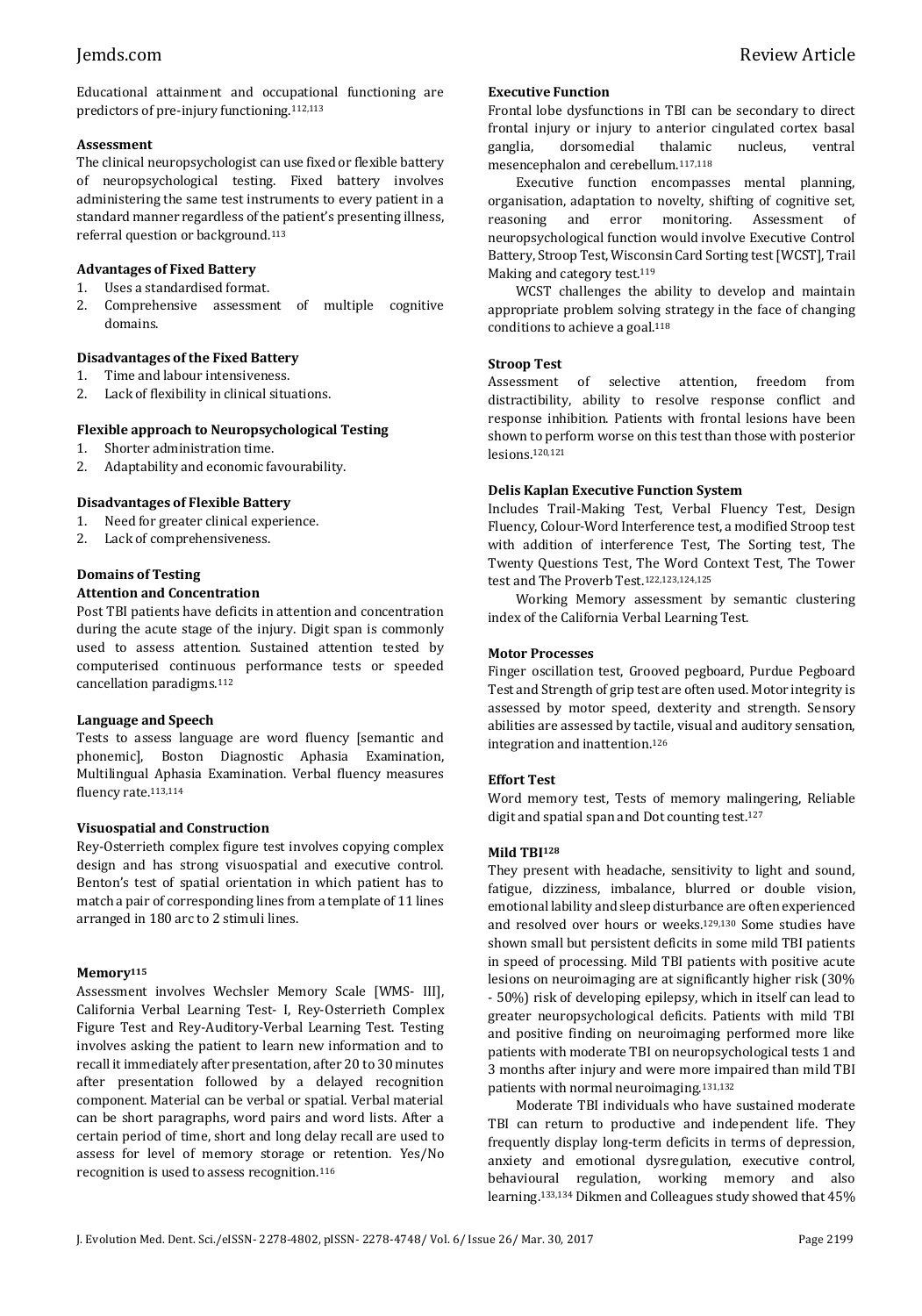returned to work 6 months after injury and 65% of individuals have returned to work after 2 years, but often with residual deficits.<sup>135</sup>

# **Severe TBI**

Individuals who have sustained severe TBI often need extensive rehabilitation, life-long care since they demonstrate global cognitive, behavioural, functional deficits several years after the injury. Patients may have greater trouble regulating their behaviour [affective flattening or lability, impulsivity/disinhibition, apathy, amotivation, impaired planning/organisation and lack of insight] that interferes with individual's ability to return to therapy and work.136,137

# **Rehabilitation**

Rehabilitation begins with joint and limb flexibility, skin integrity, pulmonary health while the patient is in the acute care. During the rehabilitation risk of falling is significant.<sup>138</sup>

Factors account for this risk includes neurological problems such as impaired balance, visuospatial and altered proprioceptive skills, lack of awareness of deficits and cognitive impairment, behavioural dysregulation, impulsivity.<sup>139</sup>

# **Fatigue**

Subjective sense of overwhelming tiredness, lack of energy and exhaustion. Central and peripheral are two types of fatigue. Central fatigue defines as difficulty initiating or sustaining mental or physical tasks without motor impairment. Peripheral fatigue presents as musculoskeletal symptoms that affect mobility or impairment of ADL (Activities of Daily Living). Drugs commonly used the management of fatigue include neurostimulants, antidepressants and dopaminergic agonists.140,141

# **Sleep**

Incidence of sleep disturbance can be as high as 30% among hospitalised TBI patients, manifests as disorder of initiating and/or maintaining sleep. Treatment would be implementation of sleep hygiene measures and followed by pharmacologic measure like non-benzodiazepine sedative hypnotics [Zolpidem, Eszopiclone]. These need to be used with caution because of the potential to cause cognitive impairment, risk of falls.142,143

# **Agitation**

TBI (Traumatic Brain Injury) related agitation encompass restlessness, impulsivity, uneasiness, edginess, distractibility, fidgety behaviour to more overt symptoms of physical and verbal aggression. Pharmacological sedation or physical restraint is indicated in case of risk to self, staff or family. Management of the underlying condition in terms of confusion, excessive environmental stimulation, painful medical condition. Overt Aggression Scale with pre- and posttreatment data can help determine treatment effectiveness.<sup>144</sup>

# **Ossification**

Heterotopic ossification is formation of bone in soft tissues, occurring in about 12% - 20% cases following severe TBI. This typically appears at elbows, hips, shoulders and knees following TBI. Adverse outcome would involve restricted function, motion of joint and later neuropathies, ultimately joint ankylosis. Early treatment options include diphosponates and anti-inflammatory agents for about 6 months.<sup>145</sup>

# **Paid**

Paroxysmal autonomic instability with dystonia has been proposed to include intermittent tachycardia, diaphoresis, hypertension and hyperthermia.<sup>146</sup> Sympathetic excitation can be managed by beta-blocker.<sup>147</sup> Dantrolene can be used for both muscle relaxant and antipyretic properties. Benzodiazepines like lorazepam can be used for its anxiolytic, muscle relaxing and sedative properties.148,149

# **Neuroendocrine Dysfunction**

Moderate and severe TBI's frequently associated with pituitary abnormalities and growth hormone deficiency, which is often long lasting. Disorders of sodium metabolism in terms of hypernatremia due to dehydration or due to diabetes insipidus. Hyponatremia caused by syndrome of inappropriate antidiuretic hormone [SIADH] secretion and cerebral salt wasting differentiated in terms of fluid status of the patient. SIADH is associated with euvolemia and can be managed by careful fluid restriction. CSW (Cerebral Salt Wasting) is associated with hypovolemia and treated with both sodium and fluid restriction. 150

# **Spasticity**

Velocity dependent increase in passive stretch of a joint adversely impacts mobility and ADL performance. Management would be stretching exercises; medications like baclofen, tizanidine, benzodiazepine and dantrolene. Prolonged spasticity can only be managed by tenotomies and tendon lengthening.<sup>151</sup>

# **Post-Traumatic Seizures**

Classification of seizures: Immediate seizures [occur within 24 hours of trauma], early seizures [within first week], late seizures [after the first week of trauma]. Seizures occur in 17 - 20% of cases after severe TBI. Newer anticonvulsants are generally recommended because of minimal cognitive side effects.<sup>152</sup>

# **Disorders of Consciousness**

Disorders of consciousness includes coma, vegetative state, minimal conscious state are the most difficult situations that family members have to deal with.<sup>153</sup> Though there are no definitive treatments to promote emergence from disorders of consciousness, some evidence supporting use of dopaminergic drugs like levodopa, amantadine, intrathecal baclofen, median nerve stimulation, extradural cortical stimulation.154,155

# **Hydrocephalus**

Clinical suspicion is necessary whenever there is decline in individual's neurological, cognitive, behavioural condition or when clinical improvement suddenly deteriorates during clinical process. Neuroimaging reveals enlarged ventricles out of proportion to the sulci and periventricular oedema. CSF shunting significantly improves the outcome.<sup>156</sup>

# **Cognitive Impairments**

Successful rehabilitation would need to focus on the specific impairments and adapting to preserved strengths. Drugs like methylphenidate improves certain aspects of attention.<sup>157</sup> Bromocriptine has shown to improve executive skills.158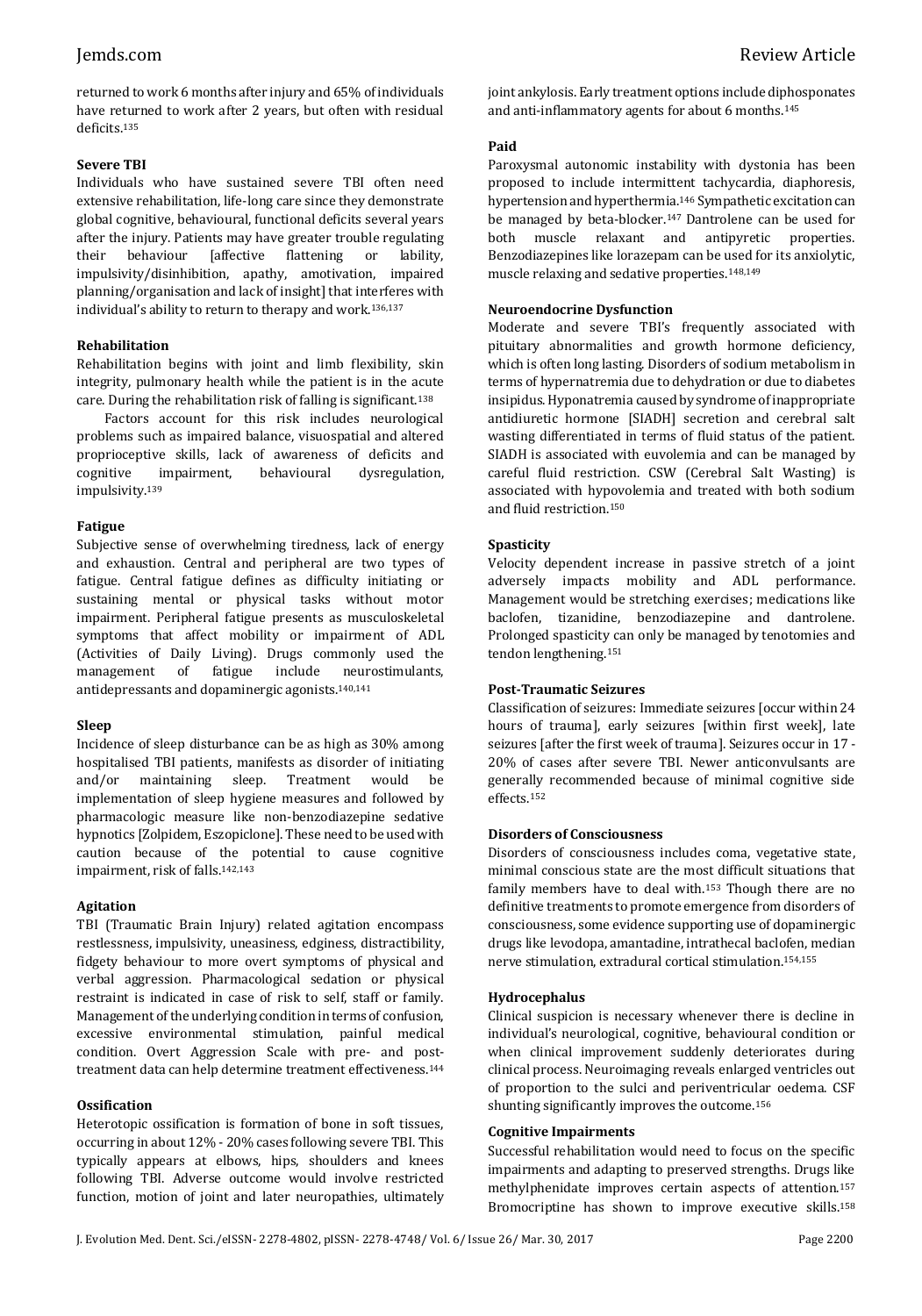Memory and attention has been improved by acetylcholine agonists. Medications have been used as off-label for improving cognitive skills.<sup>159</sup>

Directly training the working memory system with repetitive practice can result in improvements in terms of attention and everyday functioning. CIMT- Constraint Induced Movement Therapy in which application of systematic massed practice of verbal response has significantly improved language skills. Visual restoration training has been found to have significant impact on improving visuospatial skills.<sup>160</sup>

Compensatory strategy training by learning general rules that provides step by step procedures to solve problems, which will help in performing day-to-day activities.<sup>161</sup>

#### **Attention**

Attention Process Training would involve components, such as sustained attention skills later on alternating and divided attention. TPM- Time Pressure Management are designed to teach the patient sufficient time to manage particular tasks with the use of strategies, which include asking for information to be repeated, information clarification.161,162,163

Memory- Visual imagery training, external aids such as diary, cues can be used as compensatory strategies to improve memory functioning. Later on cues are reduced so that a person is able to perform the required task without or with minimal cueing.<sup>164</sup>

#### **Executive Function**

GMT (Goal Management Training) has a significant positive impact on activities of daily living by training individuals to stop and think what they are doing, try to identify a particular goal, subordinate goals that must be followed to achieve the goal.<sup>165</sup> In addition to this cueing recollection of the last time, a particular task was performed successfully to improve upon performance.166,167

#### **Insight**

Individuals with TBI are unaware of their deficits or may not recognise the consequences of these impairments. Hence, exercises in which they initially predict their performance on particular tasks and then monitor and evaluate the actual outcome results in increased awareness of discrepancy between expectations and true abilities.168,169

#### **Employment and Community Reintegration**

Cognitive impairment, impulsivity, lack of insight, fatigue are barriers that need to be managed by comprehensive rehabilitation program. Research indicates 39% - 62% of individuals engage in community-based employment after completing treatment. Cognitive rehabilitation can play an important role in helping individual learn social pragmatics, assertiveness skills and communication skills. Training in specific behaviours, e.g. greeting, interpreting facial expression.

#### **Advances**

Specific miRNA (Micro-Ribonucleic Acid) biomarkers in peripheral blood mononuclear cells can be considered as molecular fingerprints of post-concussive disorders.170,171,172 This can be used as marker for prognosis and treatment response. Selectively deregulated miRNA could contribute to the onset and progression of neurodegeneration. Suppressing action of miRNA is a frontier in personalised medicine in traumatic brain injury. Direct reprogramming of somatic cells into neurons without the pluripotency stage has many advantages in reducing time length for generation of neural stem cells and also avoids tumour formation.<sup>170</sup> Another avenue would be direct conversion of endogenous supporting cells into neuronal cells, glia can be converted into neurons by using transcription factors.<sup>173</sup>

Direct reprogramming of somatic cells into neural stem cells or neurons without the pluripotency stage provides a short cut not only reducing the time length to generate neural stem cells, but also avoiding tumour formation. Hou and Lu (2015) summarised the most exciting development in this avenue and its potential for treating TBI and SCI. More interestingly, direct conversion of endogenous supporting cells into neuronal cells in vivo is also possible. Examples like glia can be directly converted to neurons by using proper transcription factors (Sun, 2005). Taken together, the reprogramming for conversion of somatic cell types into induced neurons or neural stem cells opens a new door for treating TBI and SCI.<sup>170</sup>

Trials with hypothermia in TBI have met with mixed result, neuroprotective effect is attributable to a reduction of brain metabolic rate, cerebral blood flow, oedema, calcium antagonism and blockade of excitotoxic mechanisms.<sup>174</sup>

Progesterone acts by down-regulating inflammation and excitotoxic cell death, reducing cerebral oedema and preventing neuronal loss. In animal TBI models, progesterone reduced the incidence of cerebral oedema and lesion volume if given within the first 2 hours of TBI.<sup>175</sup>

#### **Future**

Safety belts, air bags, infant and child car seats as well as changes in speed limits, road design and traffic control. Laws to prevent alcohol-related motor vehicle accidents should be enforced and raising public awareness of the importance of responsible driving. Programs to prevent street violence must be strengthened, especially through legislation to control use of handguns. Consistently screen for TBI. Development and implementation of standardised data collection tools for assessing neurologic disability in primary care. Develop trained professionals with expertise in neuro-rehabilitation to cope with the problem.

## **List of Abbreviations**

ABI- Acquired Brain Injury. ADL- Activities of Daily Living. AVP- Arginine Vasopressin. AVPRIA- Arginine Vasopressin Receptor 1A. BBB- Blood Brain Barrier. CIMT- Constraint Induced Movement Therapy. CSW- Cerebral Salt Wasting. CPP- Cerebral Perfusion Pressure. CSF- Cerebral Spinal Fluid. CT- Computed Tomography. CTE- Chronic Traumatic Encephalopathy. DTI- Diffusion Tensor Imaging. EEG- Electroencephalogram. ICP- Intracranial Pressure. FMRI- Functional Magnetic Resonance Imaging.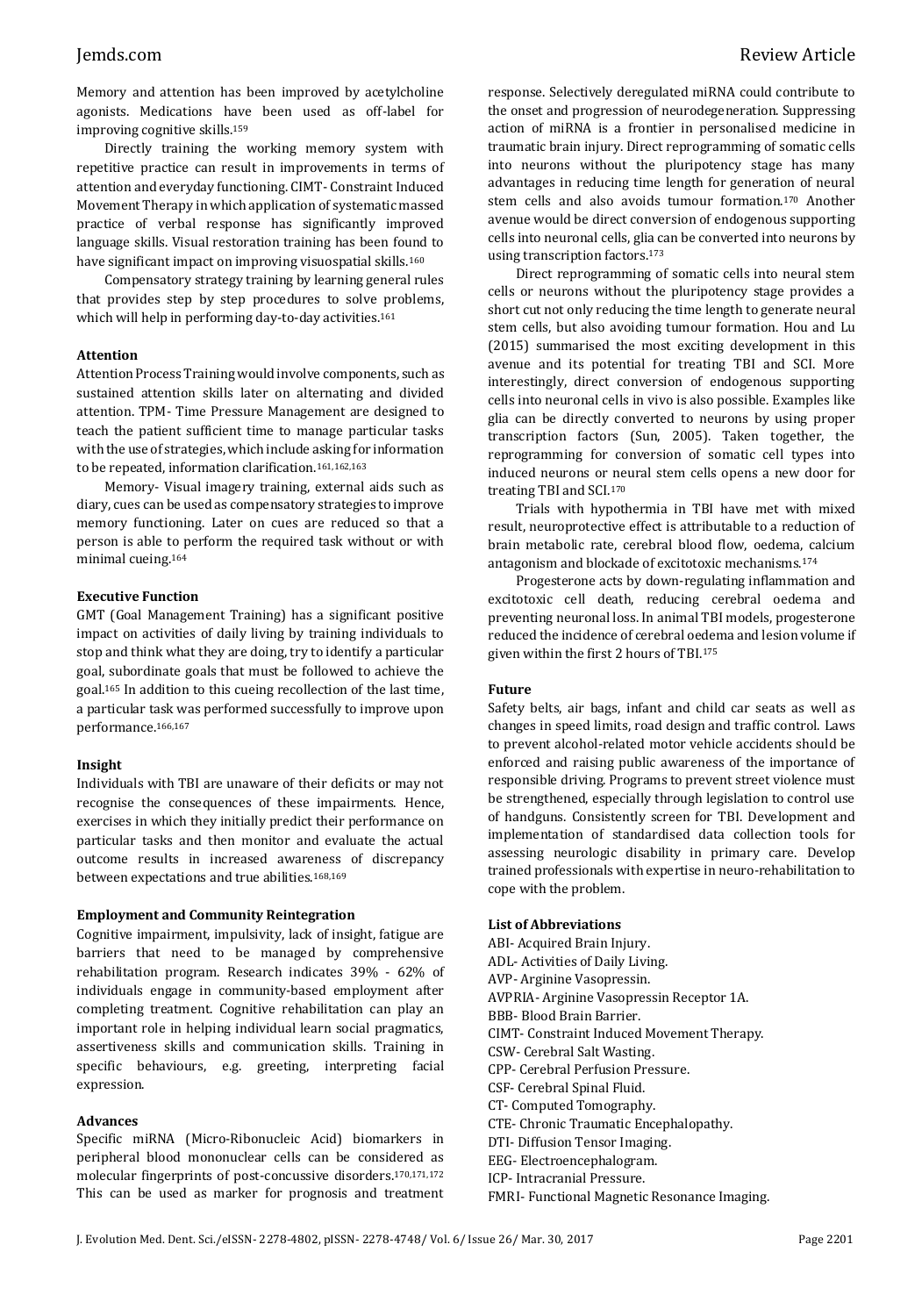- HDFT- High Definition Fibre Tracking.
- FDG- Fluorodeoxyglucose.
- GAD- Generalised Anxiety Disorder.
- GMT- Goal Management Training.
- MRNA- Micro-Ribonucleic Acid.
- MRI- Magnetic Resonance Imaging.
- PAID- Paroxysmal Autonomic Instability with Dystonia.
- PTA- Post-Traumatic Amnesia.
- PET- Positron Emission Tomography.
- PCS- Post-Concussion Syndrome.
- PTSD- Post-Traumatic Stress Disorder.
- RNA- Ribonucleic Acid.
- ROS- Reactive Oxygen Species.
- SCI- Spinal Cord Injury.
- SIADH- Syndrome of Inappropriate Antidiuretic Hormone.
- SPECT- Single Photon Emission Tomography.
- SSRI- Selective Serotonin Reuptake Receptors.
- TBI- Traumatic Brain Injury.
- TPM- Time Pressure Management.
- WCST- Wisconsin Card Sorting Test.
- WMS- Wechsler Memory Scale.
- QOL- Quality of Life.

# **REFERENCES**

- [1] Heegaard W, Biros M. Traumatic brain injury. Emerg Med Clin North Am 2007;25(3):655-78.
- [2] Maas AI, Stocchetti N, Bullock R. Moderate and severe traumatic brain injury in adults. Lancet Neurol 2008;7(8):728-41.
- [3] Teasdale G, Mathew P. Mechanisms of cerebral concussion, contusion and other effects of head injury. 4th edn. In: Youman JR, (edr). Neurological surgery. New York: WB Saunders 1996.
- [4] McCartney LA. Brain injury without head impact. In: Bandai A, Eppinger R, Onmaya A, (eds). Traumatic brain injury: bioscience and mechanics. Larch month (NY): Mary Ann Libberton, Inc 1996.
- [5] Cossman JP, Morrison CS, Taylor HO, et al. Traumatic orbital roof fractures: interdisciplinary evaluation and management. Plast Reconstr Surg 2014;133(3):335e-43e.
- [6] Mustafa AG, Alshboul OA. Pathophysiology of traumatic brain injury. Neurosciences (Riyadh) 2013;18(3):222-34.
- [7] Rangel CL, Gasco J, Nauta HJ. Cerebral pressure autoregulation in traumatic brain injury. Neurosurg Focus 2008;25(4):E7.
- [8] Jang SH, Lee HD. Severe and extensive traumatic axonal injury following minor and indirect head trauma. Brain Inj 2017;31(3):416-9.
- [9] Werner C, Engelhard K. Pathophysiology of traumatic brain injury. Br J Anaesth 2007;99(1):4-9.
- [10] Schmidt B, Kingelhofer J, Perkes I, et al. Cerebral autoregulatory response depends on the direction of change in perfusion pressure. J Neurotrauma 2009;26(5):651-6.
- [11] Puppo C, Lopez L, Caragna E. One minute dynamic cerebral autoregulation in severe head injury patients and its comparison with static autoregulation. A transcranial doppler study. Neurocrit Care 2008;8(3):344-52.
- [12] Chestnut RM, Marshall LF, Klauber MR, et al. The role of secondary brain injury in determining outcome from severe head injury. J Trauma 1993;34(2):216- 22.
- [13] Soustiel JF, Glenn TC, Shik V, et al. Monitoring of cerebral blood flow and metabolism in traumatic brain injury. J Neurotrauma 2005;22(9):955-65.
- [14] Vlodavsky E, Palzur E, Shehadeh M, et al. Posttraumatic cytotoxic edema is directly related to mitochondrial function. J Cereb Blood Flow Metab 2017;37(1):166-77.
- [15] Smith M. Monitoring intracranial pressure in traumatic brain injury. Anesth Analg 2008;106(1):240-8.
- [16] Tisdall MM, Smith M. Multimodal monitoring in traumatic brain injury: current status and future directions. Br J Anaesth 2007;99(1):61-7.
- [17] Abbott NJ, Ronnback L, Hanson E. Astrocyteendothelial interactions at the blood -brain barrier. Nathan Rev Neurosci 2006;7:41-53.
- [18] Nakayama Y, Takano Y, Shimohigashi Y, et al. Pharmacological characterization of a novel AVP (4- 9) binding site in a rat hippocampus. Brain Restless 2000;858(2):416-23.
- [19] Szmydynger-Chodobska J, Chung I, Kozneiwska E, et al. Increased expression of vasopressin v1a receptors after traumatic brain injury. J Neurotrauma 2004;21(8):1090-102.
- [20] Kleindienist A, Bullock MR. A critical analysis of the role of the neurotrophic protein S100B in acute brain injury. J Neurotrauma 2006;23(8):1185-200.
- [21] Trabold R, Kreig S, Scholler K, et al. Role of vasopressin V(1a) and V2 receptors for the development of secondary brain damage after traumatic brain injury in mice. J Neurotrauma 2008;25(12):1459-65.
- [22] Scremin OU, Li MG, Scremin AM. Cortical contusion induces trans-hemispheric reorganization of blood flow maps. Brain Res 2007;1141:235-41.
- [23] Kinoshita K. Traumatic brain injury: pathophysiology for neurocritical care. J Intensive Care 2016;4:29.
- [24] Loscher W, Potschka H. Role of drug efflux transporters in the brain for drug disposition and treatment of brain diseases. Prog Neurobiol 2005;76(1):22-76.
- [25] Lo EH, Singhal AB, Torchilin VP, et al. Drug delivery to damaged brain. Brain Res Rev 2001;38(1-2):140- 8.
- [26] Spudich A, Kilic E, Xing H, et al. Inhibition of multidrug resistance transporter-1 facilitates neuroprotective therapies after focal cerebral ischemia. Nat Neurosci 2006;9:487-8.
- [27] Marmarou A, Signoretti S, Fatouros PP, et al. Predominance of cellular edema in traumatic brain swelling in patients with severe head injuries. J Neurosurgery 2006;104(5):720-30.
- [28] Chen Y, Hallenbeck JM, Ruetzler C, et al. Overexpression of monocyte chemoattractant protein 1 in the brain exacerbates ischemic brain injury and is associated with recruitment of inflammatory cells. J Cereb Blood Flow Metab 2003;23(6):748-55.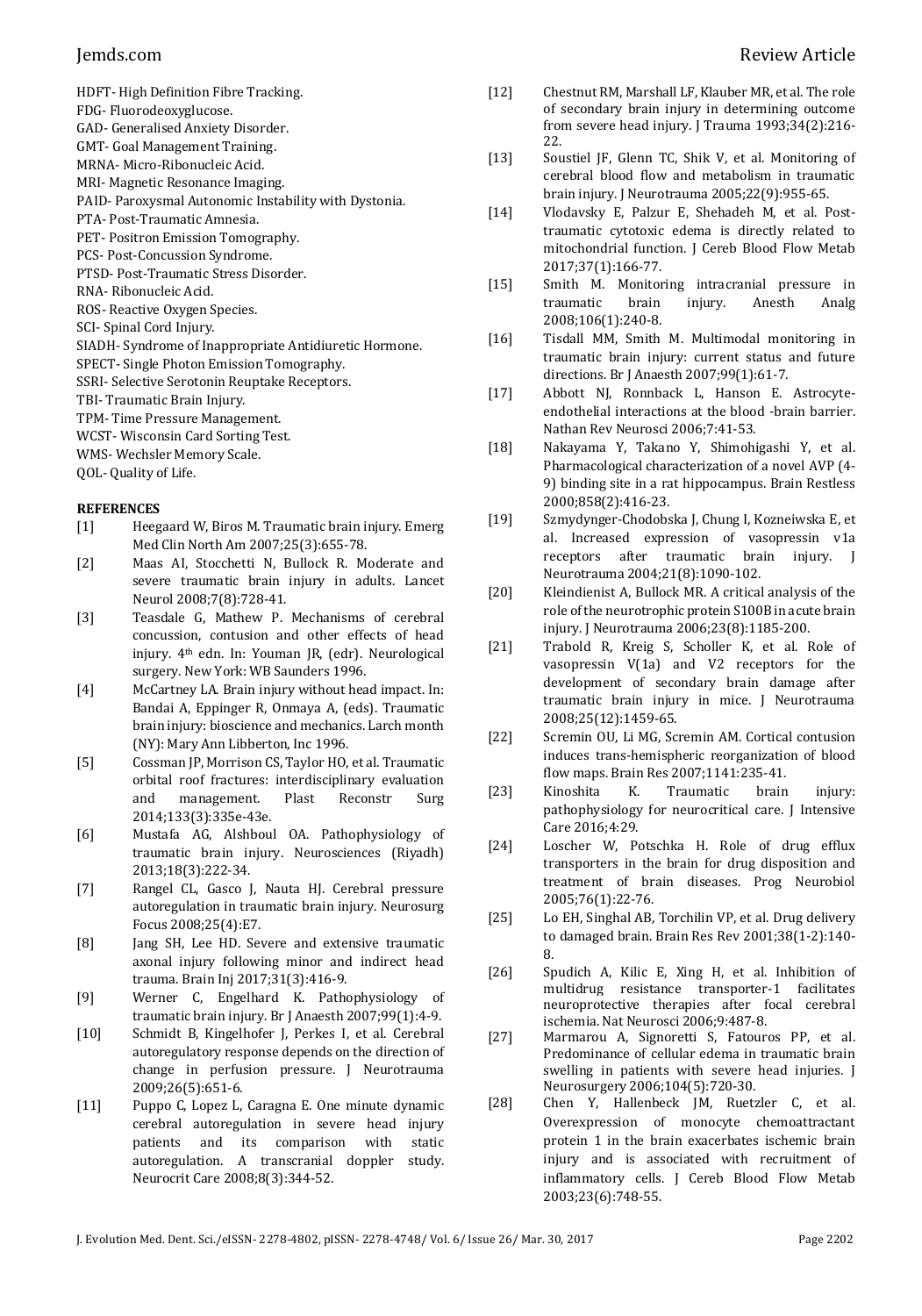- [29] Kelley BJ, Lifshitz J, Povlishock JT. Neuroinflammatory responses after experimental diffuse traumatic brain injury. J Neuropathol Exp Neurol 2007;66(11):989-1001.
- [30] Neumann J, Saurerzweig S, Ronicke R, et al. Microglia cells protect neurons by direct engulfment of invading neutrophil granulocytes: a new mechanism of CNS immune privilege. J Neurosci 2008;28(23):5965-75.
- [31] Szmydynger –Chodobska J, Strazielle N, Zink BJ, et al. The role of the choroid plexus in neutrophil invasion after traumatic brain injury. J Cereb Blood Flow Metab 2009;29(9):1503-16.
- [32] Chodobski A, Chung I, Kozneiwska E, et al. Early neutrophilic expression of vascular endothelial growth factor after traumatic brain injury. J Cereb Blood Flow Metab 2009;122(4):853-67.
- [33] Rafols JA, Kreipke CW, Petrov T. Alterations in cerebral cortex microvessels and the microcirculation in a rat model of traumatic brain injury: a correlative EM and laser doppler flowmetry study. Neurol Res 2007;29(4):339-47.
- [34] Carter B, Butt W, Taylor A. ICP and CPP: excellent predictors off long term outcome in severely brain injured children. Childs Nerv Syst 2008;24(2):245- 51.
- [35] Tang A, Pandit V, Fennell V, et al. Intracranial pressure monitor in patients with traumatic brain injury. J Surg Res 2015;194(2):565-70.
- [36] Elder GA, Cristian A. Blast-related mild traumatic brain injury: mechanisms of injury and impact on clinical care. Mt Sinai J Med 2009;76(2):111-8.
- [37] Chandra N, Sundaramurthy A. Acute pathophysiology of blast injury—from biomechanics to experiments and computations: implications on head and polytrauma. In: Kobeissy FH (edr). Chapter 18. Brain neurotrauma: molecular, neuropsychological, and rehabilitation aspects. Boca Raton (FL): CRC Press/Taylor & Francis 2015.
- [38] Laterza OF, Lim L, Garrett-Engele PW, et al. Plasma microRNAs as sensitive and specific biomarkers of tissue injury. Clin Chem 2009;55(11):1977-83.
- [39] Bailes JE, Cantu RC. Head injury in athletes. Neurosurgery 2001;48(1):26-45.
- [40] McKee AC, Cantu RC, Nowinski CJ, et al. Chronic traumatic encephalopathy in athletes: progressive tauopathy after repetitive head injury. J Neuropathol Exp Neurol 2009;68(7):709–35.
- [41] Bruce L, Andrew N. Neuroimaging in traumatic brain imaging. NeuroRx 2005;2(2):372–83.
- [42] Cesar R, Yuechun W, Onat A, et al. What's new in traumatic brain injury: update on tracking, monitoring and treatment. Int J Mol Sci 2015;16(6):11903-65.
- [43] Bergsneider M, Hovda DA, McArthur DL, et al. Metabolic recovery following human traumatic brain injury based on FDG–PET: time course and relationship to neurological disability. J Head Trauma Rehabil 2001;16(2):135-48.
- [44] Blackman JA, Rice SA, Matsumoto JA, et al. Brain imaging as a predictor of early functional outcome following traumatic brain injury in children, adolescents and young adults. J Head Trauma Rehabil 2003;18(6):493-503.
- [45] Boake C, McCauley SR, Levin HS, et al. Diagnostic criteria for postconcussional syndrome after mild to moderate traumatic brain injury. J Neuropsychiatry Clin Neurosci 2005;17(3):350-6.
- [46] Siman R, Toraskar N, Dang A, et al. A panel of neuron enriched proteins as markers of traumatic brain injury in humans. J Neurotrauma 2009;26(11):1867- 77.
- [47] Haqqani AS, Hutchinson JS, Ward R, et al. Biomarkers and diagnosis; protein biomarkers in serum of pediatric patients with severe traumatic brain injury identified by ICAT-LC-MS/MS. J Neurotrauma 2007;24(1):54-74.
- [48] Azouvi P. Neuroimaging correlates of cognitive and functional outcome after traumatic brain injury. Curr Opin Neurol 2000;13(6):665-9.
- [49] McAllister TW. Neurobiological consequences in traumatic brain injury. Dialogues Clin Neurosci 2011;13(3):287–300.
- [50] Christopher CG, David AH. The neurometabolic cascade of concussion. J Athl Train 2001;36(3):228– 35.
- [51] Rabinowitz AR, Levin HS. Cognitive sequelae of traumatic brain injury. Psychiatr Clin North Am 2014;37(1):1–11.
- [52] Skandsen T, Finnanger TG, Andersson S, et al. Cognitive impairment 3 months after moderate and severe traumatic brain injury: a prospective followup study. Arch Phys Med Rehabil 2010;91(12):1904- 13.
- [53] Zimmermann N, Pereira N, Hermes-Pereira A, et al. Executive functions profiles in traumatic brain injury adults: implications for rehabilitation studies. Brain Inj 2015;29(9):1071-81.
- [54] Carroll LJ, Cassidy JD, Peloso PM, et al. Prognosis for mild traumatic brain injury: results of the WHO collaborating centre task force on mild traumatic brain injury. J Rehabil Med 2004;( 43Suppl):84-105.
- [55] Dikmen SS, Corrigan JD, Levin HS, et al. Cognitive outcome following traumatic brain injury. J Head Trauma Rehabil 2009;24(6):430-8.
- [56] Bleiberg J, Cernich AN, Cameron K, et al. Duration of cognitive impairment after sports concussion. Neurosurgery 2004;54(5):1073-78.
- [57] Hergenroeder G, Redell JB, Moore AN, et al. Identification of serum biomarkers in brain injured adults: potential for predicting elevated intracranial pressure. J Neurotrauma 2008;25(2):79-93.
- [58] Ponsford J, Wilmott C, Rothwell A, et al. Impact of early intervention on outcome of mild head injury in adults. J Neurol Neurosurg Psychiatry 2002;73(3):330-2.
- [59] Lundin A, de Boussard C, Edman G, et al. Symptoms and disability until 3 months after mild TBI. Brain Inj 2006;20(8):799-806.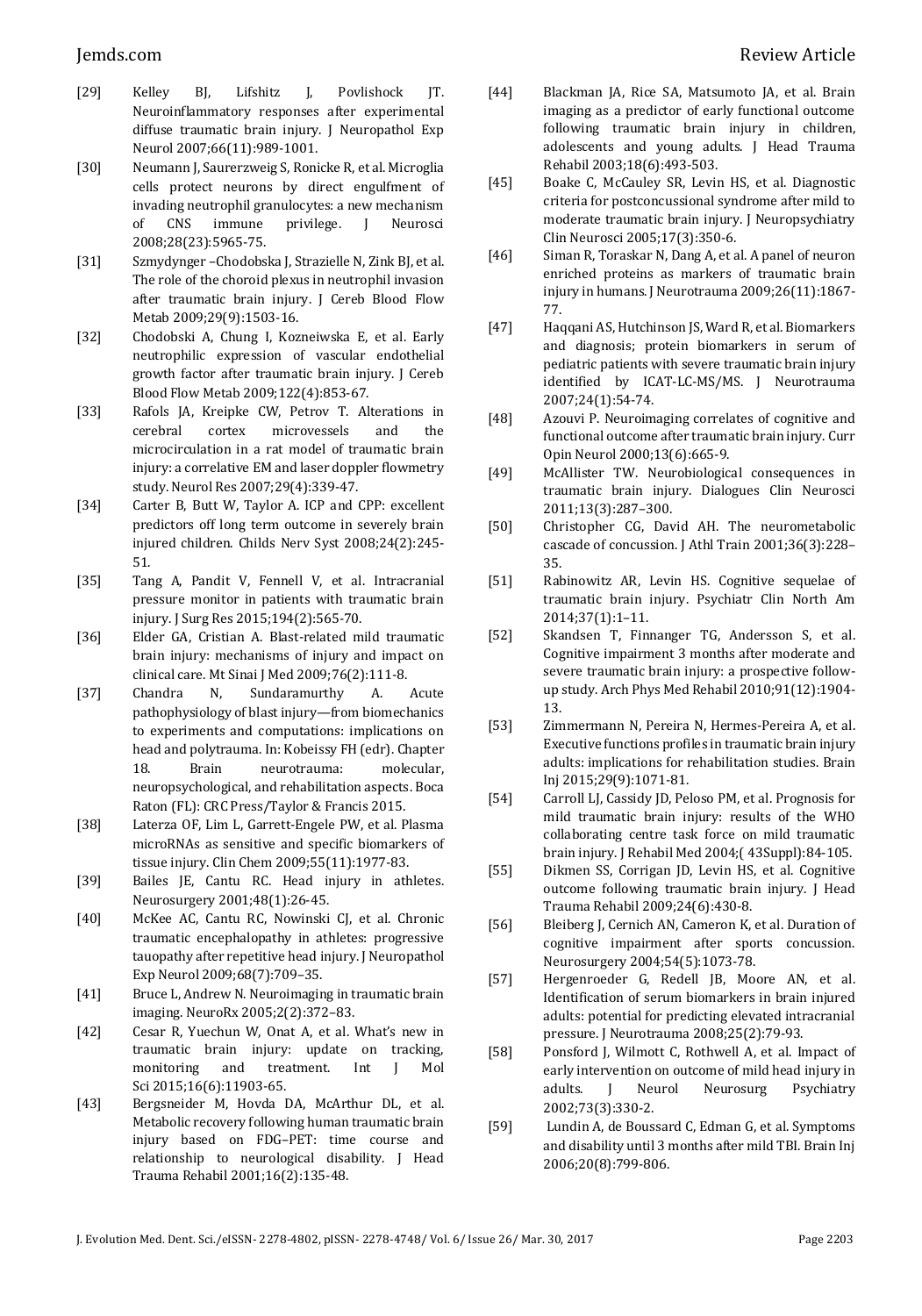- [60] Meares S, Shores EA, Taylor AJ, et al. Mild traumatic brain injury does not predict acute postconcussion syndrome. J Neurol Neurosurg Psychiatry 2008;79(3):300-6.
- [61] Tateno A, Jorge RE, Robinson RG. Clinical correlates of aggressive behavior after traumatic brain injury. J Neuropsychiatry Clin Neurosci 2003;15(2):155-60.
- [62] Greve KW, Sherwin E, Stanford MS, et al. Personality and neurocognitive correlates of impulsive aggression in long term survivors of severe traumatic brain injury. Brain INJ 2001;15(3):255-62.
- [63] Hesdorffer DC, Rauch SL, Tamminga CA. Long term psychiatric outcomes following traumatic brain injury: a review of the literature. J Head Trauma Rehabil 2009;24(6):452-9.
- [64] Sarno MT, Buonaguro A, Levita E. Characteristics of verbal impairment in closed head injured patients. Arch Phys Med Rehabil 1986;67(6):400-5.
- [65] Samuel C, Louis-Dreyfus A, Couillet J, et al. Dysprosody after severe closed head injury an acoustic analysis. J Neurol Neurosurg Psychiat 1998;64(4):482-5.
- [66] Lubinski R, Moskato BS, Willer BS. Prevalence of speaking and hearing disabilities among adults with traumatic brain injury from a household survey. Brain Inj 1997;11(2):103-14.
- [67] Rogers JM, Read CA. Psychiatric comorbidity following traumatic brain injury. Brain Inj 2007;21(13-14):1321-33.
- [68] Groher. Speech and language disorder associated with traumatic brain injury. In: Murdoch BE. Acquired speech and language disorders. 1st edn. North America: Paul H, Brooke's publishing co 1977:P 137.
- [69] Leonhardt A, Schmukle SC, Exner C. Evidence of bigfive personality changes following acquired brain injury from a prospective longitudinal investigation. J Psychosom Res 2016;82:17-23.
- [70] Theodoros DG, Murdoch BE, Chenery HJ. Perceptual speech characteristics of dysarthric speakers following severe closed head injury. Brain Inj 1994;8(2):101-24.
- [71] Elisabeth AW, Erin DB, Gerri H, et al. Personality change due to traumatic brain injury in children and adolescents: neurocognitive correlates. J Neuropsychiatry Clin Neurosci 2015;27(4):272–9.
- [72] Max JE, Wilde EA, Bigler ED, et al. Personality change due to traumatic brain injury in children and adolescents: neurocognitive correlates. J Neuropsychiatry Clin Neurosci 2015;27(4):272-9.
- [73] Harvey AG, Bryant RA. Predictors of acute stress following mild traumatic brain injury. Brain Inj 1998;12(2):147-54.
- [74] Koponen S, Taiminen T, Portin R, et al. Axis I and II psychiatric disorders after traumatic brain injury: a 30-year follow-up study. Am J Psych 2002;159(8):1315–21.
- [75] McAllister TW. Neuropsychiatric sequelae of head injuries. Psychiatr Clin North Am 1992;15(2):395- 413.
- [76] Koponen S, Taimnen T, Portin R. Axis I and Axis II psychiatric disorders after traumatic brain injury: a 30 yr follow up study. Am J Psychiatry 2002;159(8):1315-21.
- [77] Headache Classification Committee of the International Headache Society (IHS). The international classification of headache disorders, 3rd edition (beta version). Cephalalgia 2013;33(9):629-808.
- [78] Parvizi J, Coburn KL, Shillcutt SD, et al. Neuroanatomy of pathological laughing and crying: a report of the American neuropsychiatric association committee on research. J Neuropsychiatry Clin Neurosci 2009;21(1):75-87.
- [79] Parvizi J, Arciniegas DB, Bernardini GL, et al. Diagnosis and management of pathological laughter and crying. Mayo Clin Proc 2006;81(11):1482-6.
- [80] Jones RK. Assessment of minimal head injuries: indications for intrahospital care. Surg Neurol 1974;2:101-4.
- [81] Defrin R. Chronic post-traumatic headache: clinical findings and possible mechanisms. J Man Manip Ther 2014;22(1):36–44.
- [82] Reekum VR, Cohen T, Wong J. Can traumatic brain injury cause psychiatric disorders? Neuropsychiatry Clin Neurosci 2000;12(3):316-27.
- [83] Foy K, Murphy KC. Post-concussion syndrome. Br J Hosp Med (Lond) 2009;70(8):440-3.
- [84] Prigatano GP, Gale SD. The current status of postconcussion syndrome. Curr Opin Psychiatry 2011;24(3):243-50.
- [85] Grabowski P, Wilson J, Walker A, et al. Multimodal impairment-based physical therapy for the treatment of patients with post-concussion syndrome: a retrospective analysis on safety and feasibility. Phys Ther Sport 2017;23:22-30.
- [86] Simon F. Managing agitation and aggression after head injury. Br Med J 2003;327(7405):4–5.
- [87] Bushnik T, Hanks RA, Kreutzer J, et al. Etiology of traumatic brain injury: characterization of differential outcomes up to 1 year postinjury. Arch Phys Med Rehabil 2003;84(2):255-62.
- [88] Kersel DA, Marsh NV, Havill JH, et al. Psychosocial functioning during the year following severe traumatic brain injury. Brain Injury 2001;15(8):683- 96.
- [89] Kreutzer JS, Seel RT, Gourley E. The prevalence and symptom rates of depression after traumatic brain injury: a comprehensive examination. Brain Injury 2001;15(7):563-76.
- [90] Bombardier CH, Fann JR, Dikmen SS, et al. Rates of major depressive disorder and clinical outcomes following traumatic brain injury. JAMA 2010;303(19):1938-45.
- [91] Alderfer BS, Arciniegas DB, Silver JM. Treatment of depression following traumatic brain injury. J Head Trauma Rehabil 2005;20(6):544-62.
- [92] Borgaro S, Caples H, Prigatano GP. Non pharmacological management of psychiatric disturbances after traumatic brain injury. Int Rev Psychiatry 2003;15(4):371-9.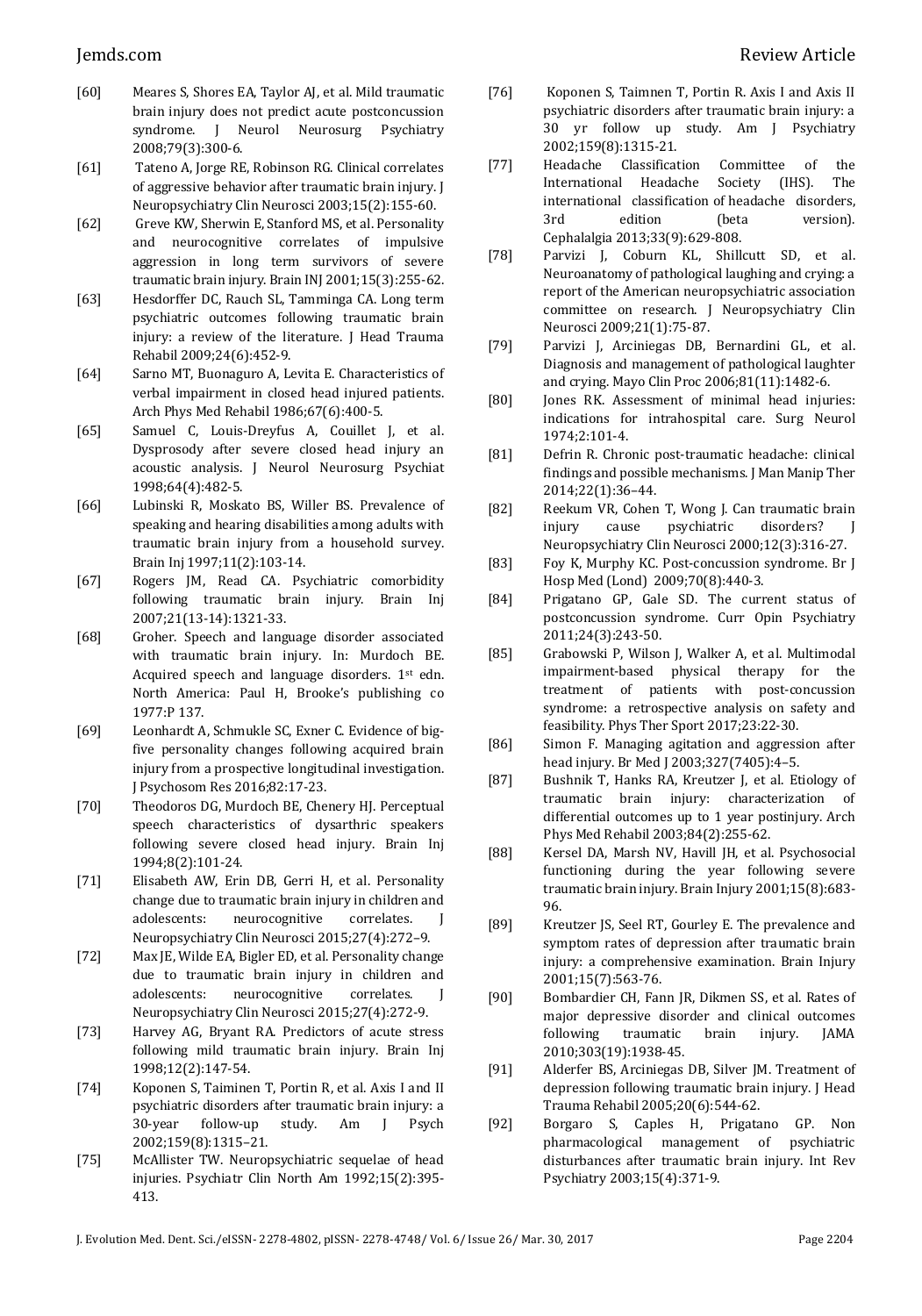- [93] Simpson G, Tate R. Suicidality in people surviving a traumatic brain injury: prevalence, risk factors and implications for clinical magement. Brain Inj 2007;21(13-14):1335-51.
- [94] Teasdale T, Engberg A. Cognitive dysfunction in young men following head iinjury in childhood and adolesecence: a population study. J Neurol Neurosurg Psychiatry 2003;74(7):933-6.
- [95] Simpson G, Tate R. Clinical features of suicide attempt after traumatic brain injury. J Nerv Ment Dis 2005;193(10):680-5.
- [96] Deb S, Lyons I, Koutzoukis C, et al. Rate of psychiatric illness 1 year after traumatic brain injury. Am J Psychiatry 1999;156(3):374-8.
- [97] Bryant RA. Posttraumatic stress disorder and traumatic brain injury: can they coexist? Clin Psychol Rev 2001;21(6):931-48.
- [98] Gil S, Caspi Y, Ben-Ari IZ, et al. Does memory of a traumatic event increase the risk for posttraumatic stress disorder in patients with traumatic brain injury? A prospective study. Am J Psychiatry 2005;162(5):963-9.
- [99] Turnbull SJ, Campbell EA, Swann IJ. Post-traumatic stress disorder symptoms following a head injury: does amnesia for the event influence the development of symptoms? Brain Inj 2001;15(9):775-85.
- [100] Bryant RA, Marosszeky JE, Crooks J, et al. Coping style and post-traumatic stress disorder following severe traumatic brain injury. Brain Inj 1999;14(2):175-80.
- [101] Quirk GJ, Mueller D. Neural mechanisms of extinction learning and retrieval. Neuropsychopharmacology 2008;33(1):56-72.
- [102] Foa EB, Keane TM, Friedman MJ, et al. Effective treatments for PTSD: practice guidelines from the international society of traumatic stress studies. 2nd edn. New York, NY: Guilford 2009.
- [103] Anstey KJ, Butterworth P, Jorm AF, et al. A population survey found an association between self-reports of traumatic brain injury and increased psychiatric symptoms. J Clin Epidemiol 2004;57(11):1202-9.
- [104] Achte KA, Hillbom E, Aalberg V. Psychoses following war brain injuries. Institute for Brain Injured Veterans in Finland, Helsinki 1969;45(1):1-18.
- [105] McAllister TW. Traumatic brain injury and psychosis: what is the connection? Semin Clin Neuropsychiatry 1998;3(3):211-23.
- [106] Jeffrey EM. Neuropsychiatry of pediatric traumatic brain injury. Psychiatr Clin North Am 2014;37(1):125–40.
- [107] Thomas WM. Neurobehavioral sequelae of traumatic brain injury: evaluation and management. World Psychiatry 2008;7(1):3-10.
- [108] James MB, Steven JG. Does traumatic brain injury increase risk for substance abuse? J Neurotrauma 2009;26(7):1077–82.
- [109] Mooney G, Speed J, Sheppard S. Factors related to recovery after mild traumatic brain injury. Brain Inj 2005;19(12):975-87.
- [110] Rohling ML, Demakis GJ. Bowden, shores, & Mathias (2006): failure to replicate or just failure to notice. Does effort still account for more variance in neuropsychological test scores than TBI severity? Clin Neuropsychol 2010;24(1):119-36.
- [111] Levin HS, O'Donnell VM, Grossman RG. The galveston orientation and amnesia test. A practical scale to assess cognition after head injury. J Nerv Ment Dis 1979;167(11):675-84.
- [112] Whyte J, Schuster K, Polansky M, et al. Frequency and duration of inattentive behavior after traumatic brain injury: effects of distraction, task, and practice. J Int Neuropsychol Soc 2000;6(1):1-11.
- [113] Greiffenstein MF, Baker WJ. Premorbid clues? Preinjury scholastic performance and present neuropsychological functioning in late postconcussion syndrome. Clin Neuropsychol 2003;17(4):561-73.
- [114] Armstrong E. Language disorder: a functional linguistic perspective. Clin Linguistics Phonetics 2005;19(3):137-53.
- [115] Delis D, Kaplan E, Kramer J. California verbal learning test. 2nd edn. (CVLT-II). San Antonio (TX): Psychological Corporation 2000:P 287.
- [116] Steven RF, Joshua BC, Teresa A. Traumatic brain injury: future assessment tools and treatment prospects. Neuropsychiatr Dis Treat 2008;4(5):877- 92.
- [117] Blennow K, Hardy J, Zetterberg H. The neuropathology and neurobiology of traumatic brain injury. Neuron 2012;76(5):886–99.
- [118] Zelazo PD, Cunningham W. Executive function: mechanisms underlying emotion regulation. In: Gross J, (edr). Handbook of emotion regulation. New York: Guilford 2007:135-58.
- [119] Shallice T. Specific impairment of planning. Philos Trans R Soc Lond B Biol Sci 1982;298(1089):199- 209.
- [120] Dyer FN, Severance LJ. Stroop interference with successive presentations of separate incongruent words and colors. J Exp Psychol 1973;98(2):438-9.
- [121] Stuss DT, Floden D, Alexander MP, et al. Stroop performance in focal lesion patients: dissociation of processes and frontal lobe lesion location. Neuropsychologia 2001;39(8):771-86.
- [122] Charlene HI, Langan J, Drew A, et al. Tracking the recovery of visuospatial attention deficits in mild traumatic brain injury. Brain 2006;129(3):747-53.
- [123] Bechara A, Damasio AR, Damasio H, et al. Insensitivity to future consequences following damage to human prefrontal cortex. Cognition 1994;50(1-3):7-15.
- [124] Delis D, Kaplan E, Kramer J. Delis-Kaplan executive function scale. San Antonio (TX): Psychological Corporation 2001.
- [125] Goldberg E, Podell K. Adaptive decision making, ecological validity and the frontal lobes. J Clin Exp Neuropsychol 2000;22(1):56-68.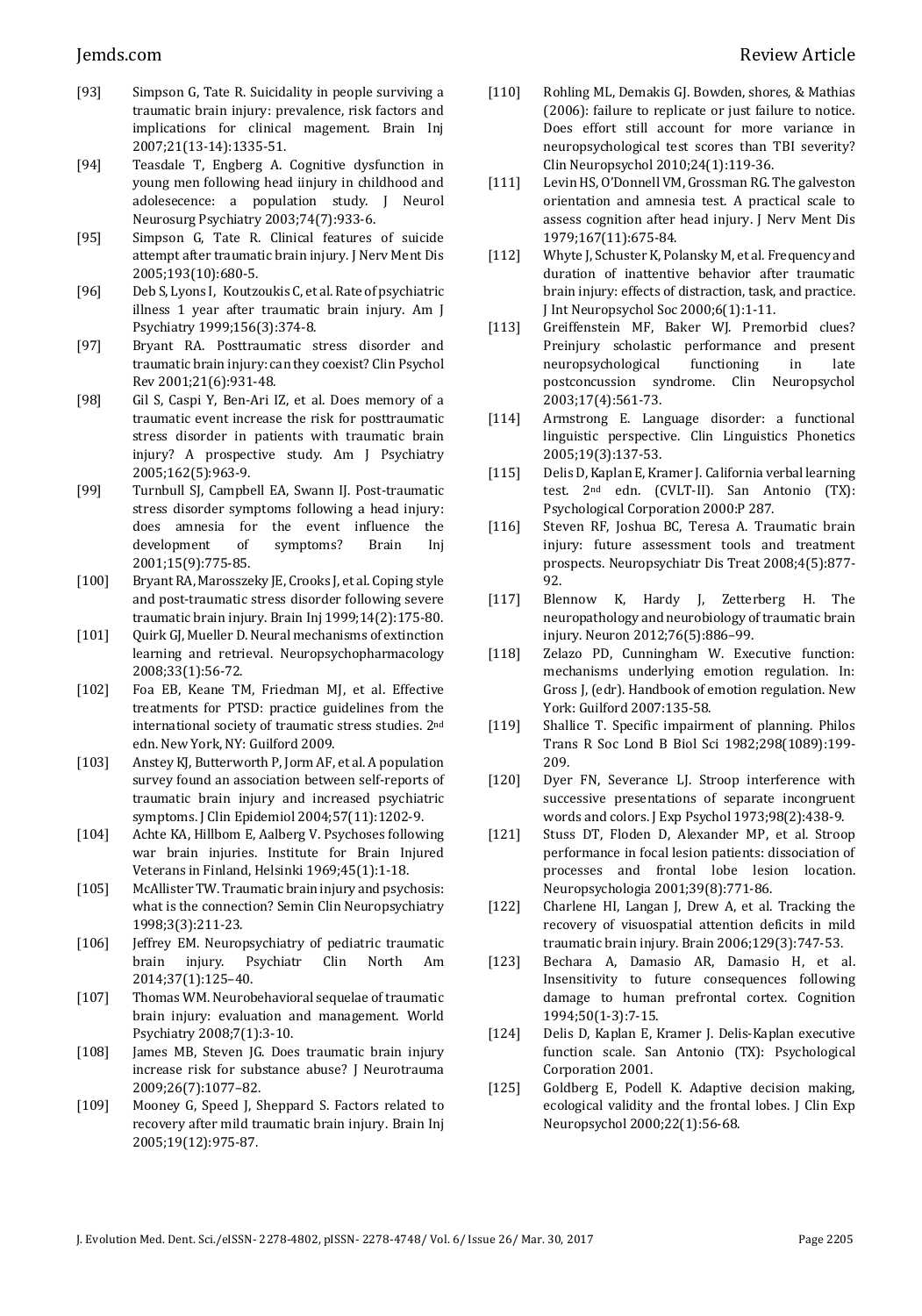- [126] Hoofien D, Gilboa A, Vakil E, et al. Traumatic brain injury (TBI) 10-20 years later: a comprehensive outcome study of psychiatric symptomatology, cognitive abilities and psychosocial functioning. Brain Inj 2001;15(3):189-209.
- [127] Bazarian JJ, Zhong J, Blyth B, et al. Diffusion tensor imaging detects clinically important axonal damage after mild traumatic brain injury: a pilot study. J Neurotrauma 2007;24(9):1447-59.
- [128] Borgaro SR, Prigatano GP, Kwasnica C, et al. Cognitive and affective sequelae in complicated and uncomplicated mild traumatic brain injury. Brain Inj 2003;17(3):189-98.
- [129] Schretlen DJ, Shapiro AM. A quantitative review of the effects of traumatic brain injury on cognitive functioning. Int Rev Psychiatry 2003;15(4):341-9.
- [130] Bernstein DM. Information processing difficulty long after self-reported concussion. J Int Neuropsychol Soc 2002;8(5):673-82.
- [131] Kasluba S, Hanks RA, Casey JE, et al. Neuropsychologic and functional outcome after complicated mild traumatic brain injury. Arch Phys Med Rehabil 2008;89(5):904-11.
- [132] Harris I, Mulford J, Solomon M, et al. Association between compensation status and outcome after surgery: a meta-analysis. J Am Med Assoc 2005;293(13):1644-52.
- [133] Boone KB, Lu P. Noncredible cognitive performance in the context of severe brain injury. Clin Neuropsychol 2003;17(2):244-54.
- [134] Larrabee GJ. Detection of malingering using atypical patterns on standard neuropsychological test. Clin Neuropsychol 2003;17(3):410-25.
- [135] Belanger HG, Curtis G, Demery JA, et al. Factors moderating neuropsychological outcomes following mild traumatic brain injury: a meta-analysis. J Int Neuropsychol Soc 2005;11(3):215-27.
- [136] Tsaouides T, Gordon WA. Cognitive rehabilitation following traumatic brain injury: assessment to treatment. Mt Sinai J Med 2009;76(2):173-81.
- [137] Ryu WH, Cullen NK, Bayley MT. Early neuropsychological tests as correlates of productivity 1 year after traumatic brain injury: a preliminary matched case control study. Int J Rehabil Res 2010;33(1):84-7.
- [138] Granger CV, Markello SJ, Graham JE, et al. The uniform data system for medical rehabilitation: report of patients with traumatic brain injury discharged from rehabilitation program in 2000- 2007. Am J Phys Med Rehabil 2010;89(4):265-78.
- [139] Walker MP. A refined model of sleep and the time course of memory formation. Behav Brain Sci 2005;28(1):51-64.
- [140] Shadmehr R, Holcomb HH. Neural correlates of motor memory consolidation. Science 1997;277(5327):821-5.
- [141] Ziino C, Ponsford J. Selective attention deficits and subjective fatigue following traumatic brain injury. Neuropsychology 2006;20(3):383-90.
- [142] Castriotta RJ, Wilde MC, Lai JM, et al. Prevalence and consequences of sleep disorders in traumatic brain injury. J Clin Sleep Med 2007;3(4):349-56.
- [143] Zammit G. Comparative tolerability of newer agents for insomnia. Drug Saf 2009;32(9):735-48.
- [144] David BA. Addressing neuropsychiatric disturbances during rehabilitation after traumatic brain injury: current and future methods. Dialogues Clin Neurosci 2011;13(3):325–45.
- [145] Sullivan MP, Torres SJ, Mehta S, et al. Heterotopic ossification after central nervous system trauma: a current review. Bone Joint Res 2013;2(3):51–7.
- [146] Blackman JA, Patrick PD, Buck ML, et al. Paroxysmal autonomic instability with dystonia after brain injury. Arch Neurol 2004;61(3):321-8.
- [147] Baguley IJ, Cameron ID, Green AM, et al. Pharmacological management of dysautonomia following traumatic brain injury. Brain Inj 2004;18(5):409-17.
- [148] Rossitch E, Bullard DE. The autonomic dysfunction syndrome: aetiology and treatment. Br J Neurosurg 1988;2(4):471-8.
- [149] Wang VY, Manley G. Recognition of paroxysmal autonomic instability with dystonia in a patient with traumatic brain injury. J Trauma 2008;64(2):500-2.
- [150] Fatih T, Harald JS, Gianluca A, et al. Pituitary dysfunction after traumatic brain injury: a clinical and pathophysiological approach. Endocr Rev 2015;36(3):305-42.
- [151] Rozina B, Lisa A. Clinical understanding of spasticity: implications for practice. Rehabil Res Pract 2014;2014:279175.
- [152] Hanna A, Jason HH. Traumatic brain injury pathophysiology and treatments: early, intermediate, and late phases post-injury. Int J Mol Sci 2014;15(1):309–41.
- [153] James PK. Loss of consciousness: pathophysiology and implications in grading and safe return to play. J Athl Train 2001;36(3):249–52.
- [154] Clauss R, Nel W. Drug induced arousal from permanent vegetative state. Neuro Rehbilitation 2006;21(1):23-8.
- [155] Canavero S, Massa-Micon B, Cauda F, et al. Bifocal extradural cortical stimulation-induced recovery of consciousness in the permanent post traumatic vegetative state. J Neurol 2009;256(5):834-6.
- [156] Cardoso ER, Galbraith S. Posttraumatic hydrocephalus-a retrospective review. Surg Neurol 1985;23(3):261-4.
- [157] Kim YH, Ko MH, Na SY, et al. Effects of single-dose methylphenidate on cognitive performance in patients with traumatic brain injury: a double-blind placebo-controlled study. Clin Rehabil 2006;20(1):24-30.
- [158] Whyte J, Vaccaro M, Grieb-Neff P, et al. The effects of bromocriptine on attention deficits after traumatic brain injury: a placebo-controlled pilot study. Am J Phys Med Rehabil 2008;87(2):85-99.
- [159] Neurobehavioral Guidelines Working Group, Warden DL, Gordon B, et al. Guidelines for the pharmacological treatment of neurobehavioral sequelae of traumatic brain injury. J Neurotrauma 2006;23(10):1468-501.